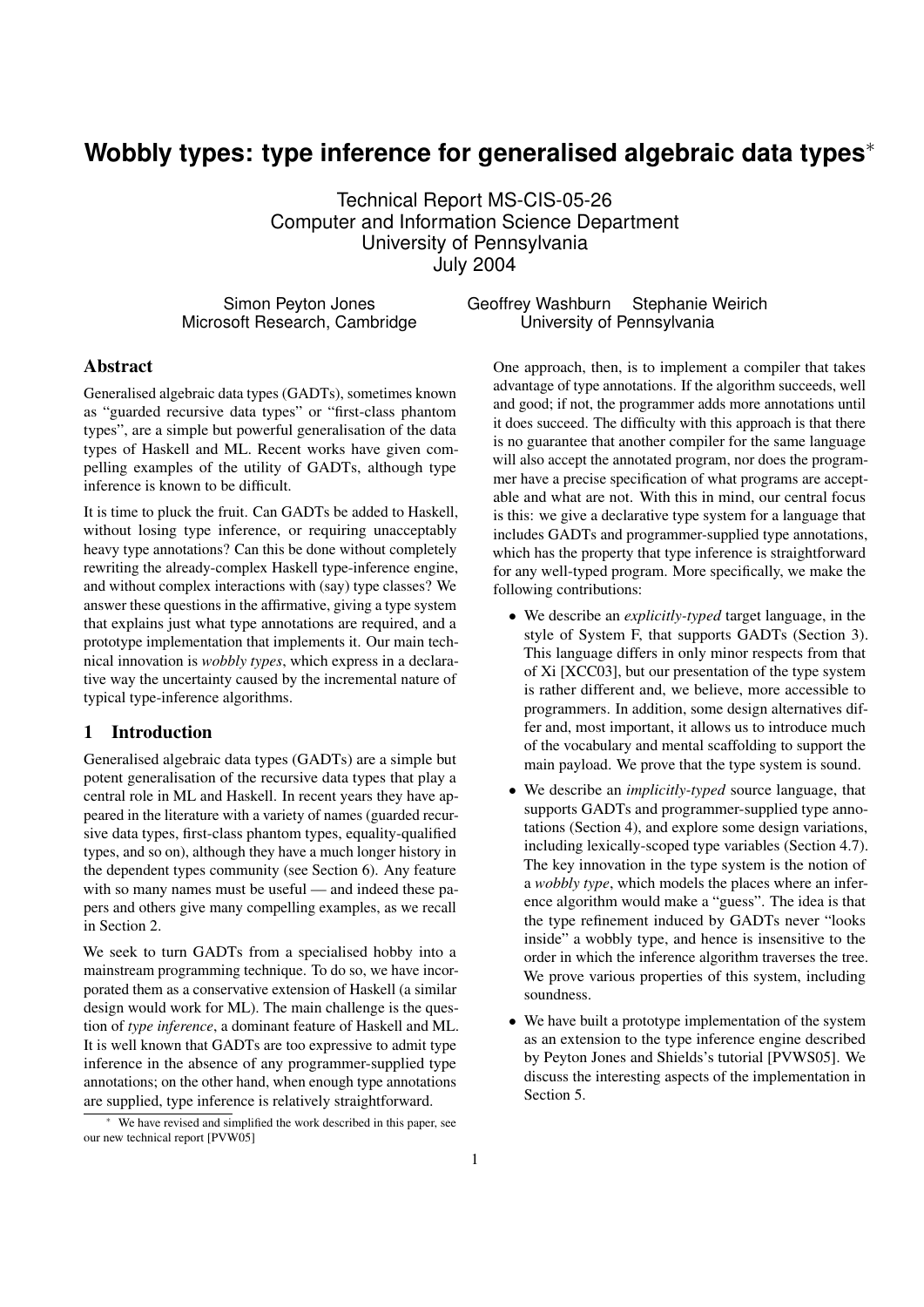Our focus is on type *inference* rather than *checking*, unlike most previous work on GADTs. The exception is an excellent paper by Simonet and Pottier, written at much the same time as this one, and which complements our work very nicely [SP03]. Their treatment is more general (they use  $HM(X)$  as the type framework), but we solve two problems they identify as particularly tricky. First, we support lexically-scoped type variables and open type annotations; and second we use a single set of type rules for all data types, rather than one set for "ordinary" data types and another for GADTs. We discuss this and other important related work in Section 6.

Our goal is to design a system that is *predictable* enough to be used by ordinary programmers; and *simple* enough to be implemented without heroic efforts. In particular, we are in the midst of extending the Glasgow Haskell Compiler (GHC) to accommodate GADTs. GHC's type checker is already very large; not only does it support Haskell's type classes, but also numerous extensions, such as multi-parameter type classes, functional dependencies, scoped type variables, arbitrary-rank types, and more besides. An extension that required all this to be re-engineered would be a non-starter but, by designing our type system to be type-inference-friendly, we believe that GADTs can be added as a more or less orthogonal feature, without disturbing the existing architecture.

More broadly, we believe that the goal of annotation-free type inference is a mirage; and that expressive languages will shift increasingly towards type systems that exploit programmer annotations. Polymorphic recursion and higher-rank types are two established examples, and GADTs is another. We need tools to describe such systems, and the wobbly types we introduce here seem to meet that need.

#### 2 Background

We begin with a brief review of the power of GADTs nothing in this section is new. Consider the following data type for terms in a simple language of arithmetic expressions:

data Term = Lit Int | Inc Term | IsZ Term | If Term Term Term | Fst Term | Snd Term | Pair Term Term

We might write an evaluator for this language as follows:

```
data Val = VInt Int | VBool Bool | VPr Val Val
eval :: Term -> Val
eval (Lit i) = VInt i
eval (Inc t) = case eval t of
                   VInt i \rightarrow VInt (i+1)eval (IsZ t) = case eval t of
                  VInt i \rightarrow VBool (i == 0)
eval (If b t e) = case eval b of
                     VBool True -> eval t
                     VBool False -> eval e
..etc..
```
There are obvious infelicities in both the data type and the evaluator. The data type allows the construction of nonsense

terms, such as (Inc (IfZ (Lit 0))); and the evaluator does a good deal of fruitless tagging and un-tagging.

Now suppose that we could instead write the data type declaration like this:

```
data Term a where
  Lit :: Int -> Term Int
  Inc :: Term Int -> Term Int
  IsZ :: Term Int -> Term Bool
  If :: Term Bool -> Term a -> Term a -> Term a
  Pair :: Term a \rightarrow Term b \rightarrow Term (a, b)Fst :: Term (a, b) -> Term a
  Snd :: Term (a, b) -> Term b
```
Here we have added a type parameter to Term, which indicates the type of the term it represents, and we have enumerated the constructors, giving each an explicit type signature. These type signatures already rule out the nonsense terms; in the example above, (IfZ (Lit 0)) has type Term Bool and that is incompatible with the argument type of Inc.

Furthermore, the evaluator becomes stunningly direct:

```
eval :: Term a -> a
eval (Lit i) = i
eval (Inc t) = eval t + 1eval (IsZ t) = eval t == 0eval (If b t e) = if eval b then eval t else eval e
eval (Pair a b) = (eval a, eval b)
eval (Fst t) = fst (eval t)
eval (Snd t) = snd (eval t)
```
It is worth studying this remarkable definition. Note that right hand side of the first equation patently has type Int, not a. But, if the argument to eval is a Lit, then the type parameter a must be Int (for there is no way to construct a Lit term other than to use the typed Lit constructor), and so the right hand side has type a also. Similarly, the right hand side of the third equation has type Bool, but in a context in which a must be Bool. And so on. Under the dictum "well typed programs do not go wrong", this program is definitely well-typed.

The key ideas are these:

- A generalised data type is declared by enumerating its constructors, giving an explicit type signature for each. In conventional data types in Haskell or ML, a constructor has a type of the form  $\forall \overline{\alpha}.\overline{\tau} \to \overline{\tau} \overline{\alpha}$ , where the result type is the type constructor T applied to all the type parameters  $\bar{\alpha}$ . In a generalised data type, the result type must still be an application of T, but the argument types are arbitrary. For example Lit mentions no type variables, Pair has a result type with structure  $(a, b)$ , and Fst mentions some, but not all, of its universallyquantified type variables.
- The data constructors are functions with ordinary polymorphic types. There is nothing special about how they are used to construct terms, apart from their unusual types.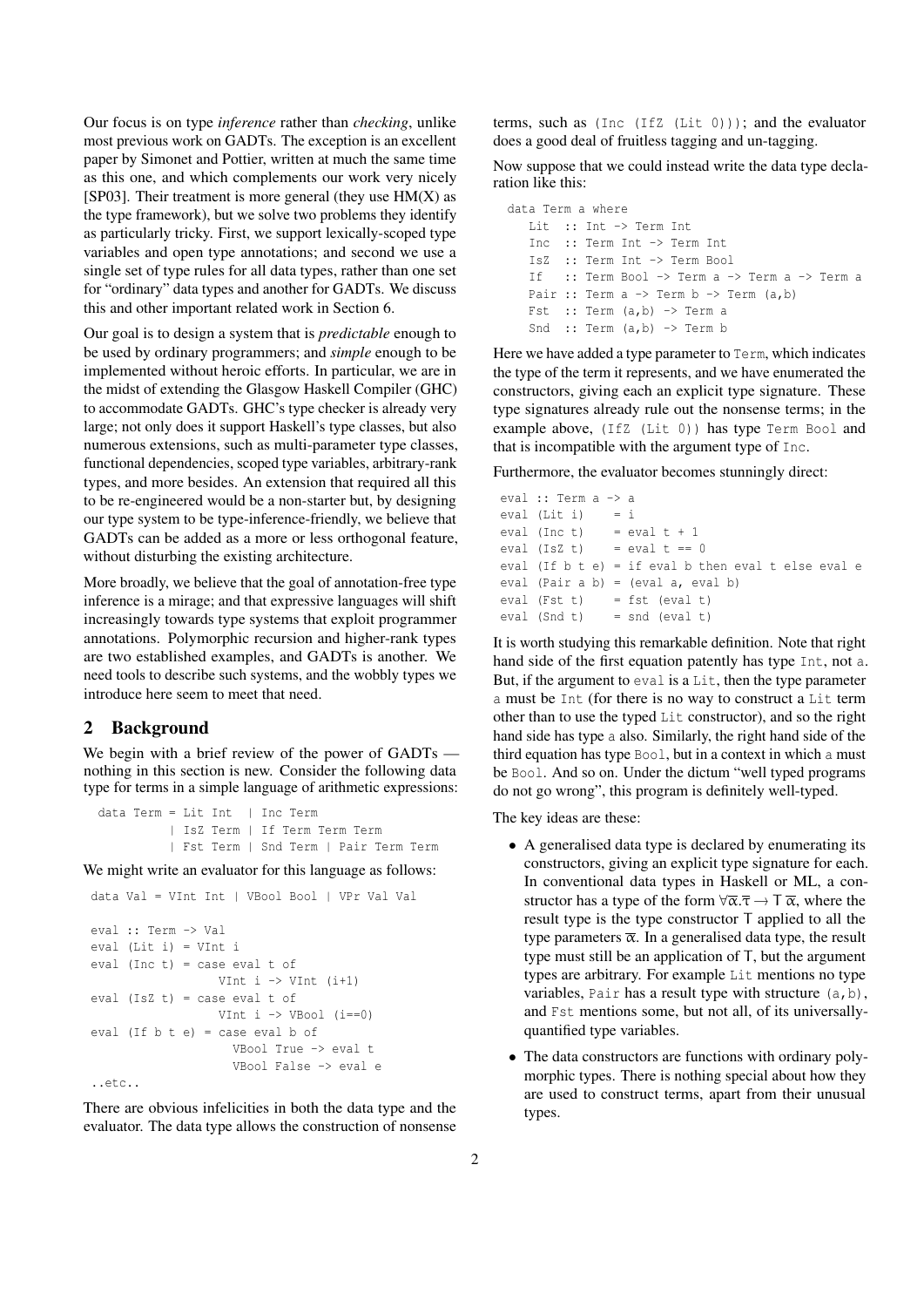- All the excitement lies in pattern matching. Patternmatching against a constructor may allow a *type refinement* in the case alternative. For example, in the Lit branch of eval, we can refine a to Int.
- Type inference is only practicable when guided by type annotations. For example, in the absence of the type signature for eval, a type inference engine would have to miraculously anti-refine the Int result type for the first two equations, and the Bool result type of the third (etc), to guess that the overall result should be of type a. Such a system would certainly lack principal types.
- The dynamic semantics is unchanged. Pattern-matching is done on data constructors only, and there is no runtime type passing.

This simple presentation describes GADTs as a modest generalisation of conventional data types. One can generalise still further, by regarding the constructors as having *guarded*, or *qualified* types [XCC03, SP03]. For example:

Lit: $\forall \alpha.(\alpha = \text{Int}) \Rightarrow \text{Term } \alpha$ 

This use of explicit constraints has the advantage that it can be generalised to more elaborate constraints, such as subtype constraints. But it has the disadvantage that it exposes programmers to a much richer and more complicated world. In keeping with our practical focus, our idea is to see how far we can get without mentioning constraints to the programmer at all – indeed, they barely show up in the presentation of the type system. Our approach is less general, but it has an excellent power-to-weight ratio.

The eval function is a somewhat specialised example, but earlier papers have given many other applications of GADTs, including generic programming, modelling programming languages, maintaining invariants in data structures (e.g. redblack trees), expressing constraints in domain-specific embedded languages (e.g security constraints), and modelling objects [Hin03, XCC03, CH03, SP04, She04]. The interested reader should consult these works; meanwhile, for this paper we simply take it for granted that GADTs are useful.

## 3 The core language

Our first step is to describe an explicitly-typed language, in the style of System F, that supports GADTs. This language allows us to introduce much of our terminology and mental scaffolding, in a context that is relatively simple and constrained. This so-called *core language* is more than a pedagogical device, however. GHC uses a System-F-style language as its intermediate language, and the language we describe here is very close to that used by GHC (extended to support GADTs). Furthermore, the source-language type system that we describe in Section 4 gives a type-directed translation into the core language, and that is the route by which we prove soundness for the source language.

| Variables<br>Type variables<br>Type constructors<br>Data constructors | x, y, z<br>$\alpha, \beta$<br>T<br>$\mathcal{C}$                                                                          |
|-----------------------------------------------------------------------|---------------------------------------------------------------------------------------------------------------------------|
| Programs                                                              | prog $\coloneqq$ $\overline{d}$ t                                                                                         |
| Data types                                                            | $d$ := data $T\overline{\alpha}$ where $C::\forall\overline{\alpha}.\overline{\sigma}\to T\ \overline{\xi}$               |
| Atoms                                                                 | $v ::= x \mid C$                                                                                                          |
| Terms                                                                 | t, $u ::= v   \lambda p.t   \Lambda \alpha.t   tu   t \sigma$                                                             |
|                                                                       | let $x_{\sigma} = u$ in t                                                                                                 |
|                                                                       | $\int$ case( $\sigma$ ) t of $\overline{p\rightarrow t}$                                                                  |
| Patterns                                                              | $p, q \ ::= \ x_{\sigma} \mid C \overline{\alpha} \overline{p}$                                                           |
|                                                                       |                                                                                                                           |
| <b>Types</b>                                                          | $\sigma, \varphi, \xi$ ::= $\forall \alpha . \sigma \mid \sigma \rightarrow \varphi \mid T \overline{\sigma} \mid \alpha$ |
|                                                                       | Type contexts $\Gamma, \Delta \ ::= \epsilon   \Gamma, \alpha   \Gamma, \nu : \sigma$                                     |
| Constraint lists                                                      | $\Pi$ ::= $\overline{\pi}$                                                                                                |
| Constraint                                                            | $\pi$ ::= $\sigma_1 \doteq \sigma_2$                                                                                      |
| Substitutions                                                         | $\theta$ ::= $\theta \perp \theta, \alpha \mapsto \sigma$                                                                 |
|                                                                       |                                                                                                                           |
| $ftv(\sigma)$ :: $\overline{\alpha}$                                  | Free type variables of $\sigma$                                                                                           |
| $ftv(\sigma) = \dots$ standard                                        |                                                                                                                           |
|                                                                       | ftv $(\Gamma)$ :: $\overline{\alpha}$ Type variables in domain of $\Gamma$                                                |
| $ftv(\Gamma) = \bigcup \{ftv(\sigma)   (x : \sigma) \in \Gamma \}$    |                                                                                                                           |
|                                                                       |                                                                                                                           |

Figure 1: Syntax of the core language

### 3.1 Syntax of the core language

Figure 1 gives the syntax of the core language and its types. As in System F, each binder is annotated with its type, and type abstraction  $(\Lambda \alpha, t)$  and application  $(t \sigma)$  is explicit. The let binding form is recursive. In this paper, every type variable has kind "\*"; the extension to higher kinds is straightforward, but increases clutter. The system is impredicative, however; for example, the type application (f ( $\forall \alpha . \alpha \rightarrow \alpha$ )) is legitimate.

We use overbar notation extensively. The notation  $\bar{\alpha}^n$  means the sequence  $\alpha_1 \cdots \alpha_n$ ; the "n" may be omitted when it is unimportant. The notation  $\overline{\alpha}$  #  $\overline{b}$  means that the two sequences have no common elements. Although we give the syntax of function types in the conventional curried way, we also sometimes use an equivalent overbar notation, thus:

$$
\overline{\sigma}^n \rightarrow \varphi \quad \equiv \quad \sigma_1 \rightarrow \cdots \rightarrow \sigma_n \rightarrow \varphi
$$

We will sometimes decompose sequences one element at a time, using the following grammar.

$$
\overline{\mathfrak{a}} \ := \ \varepsilon \mid \mathfrak{a}, \overline{\mathfrak{a}}
$$

This notation is used in the declaration of data types (Figure 1), which are given by explicitly enumerating the constructors, giving an explicit type signature for each. The declaration of Term in Section 2 was an example.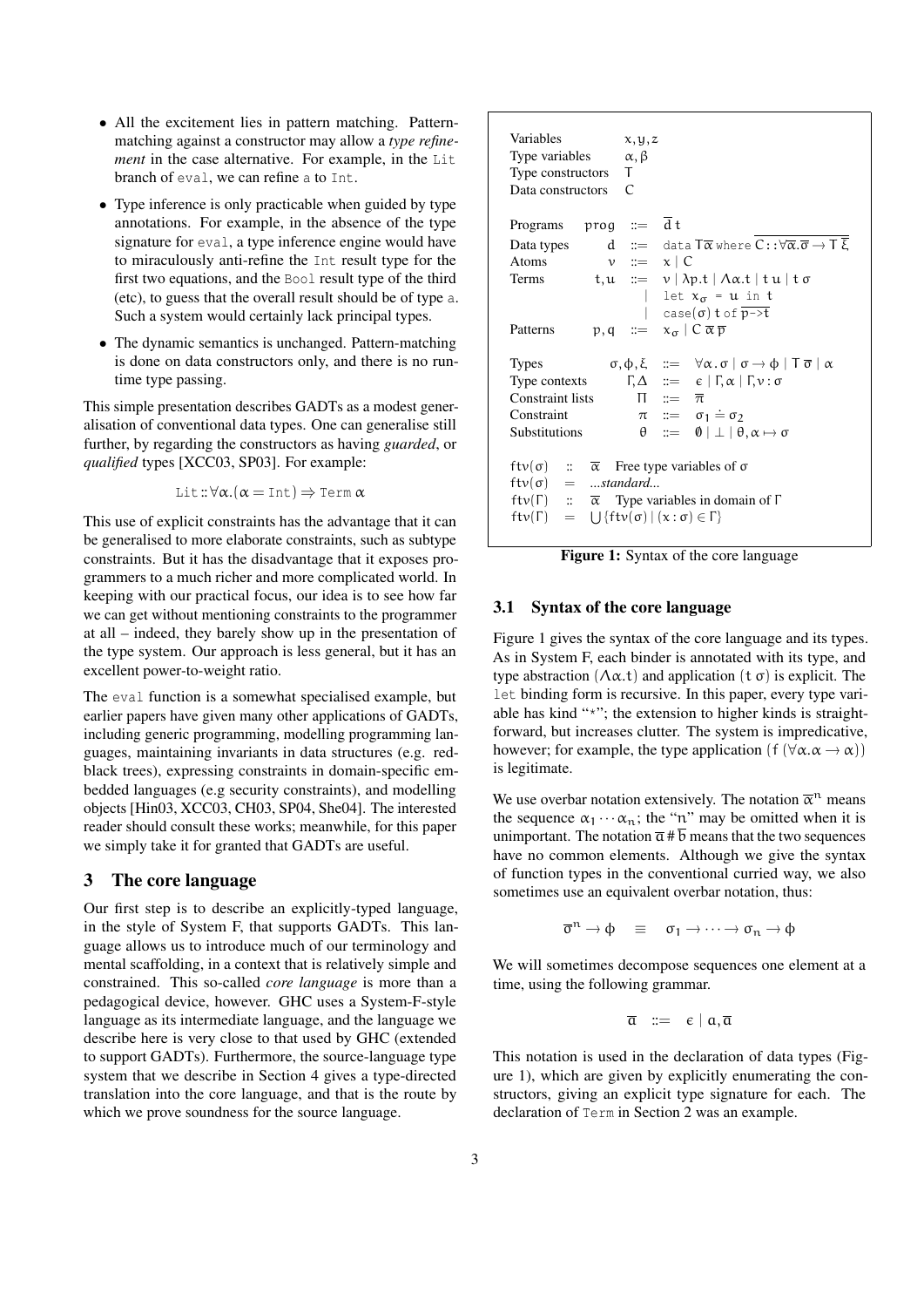$$
u(\overline{\alpha};\Pi) \quad \vdots \quad \theta
$$
\n
$$
u(\overline{\alpha};\epsilon) = 0
$$
\n
$$
u(\overline{\alpha};\sigma \doteq \sigma,\Pi) = u(\overline{\alpha};\Pi)
$$
\n
$$
u(\overline{\alpha};\beta \doteq \sigma_2,\Pi) = u(\overline{\alpha};\Pi[\sigma_2/\beta]) \circ [\beta \mapsto \sigma_2]
$$
\n
$$
\beta \notin \overline{\alpha}, \beta \notin \sigma_2, \overline{\alpha} \notin \sigma_2
$$
\n
$$
u(\overline{\alpha};\sigma_1 \doteq \beta,\Pi) = u(\overline{\alpha};\Pi[\sigma_1/\beta]) \circ [\beta \mapsto \sigma_1]
$$
\n
$$
\beta \notin \overline{\alpha}, \beta \notin \sigma_1, \overline{\alpha} \notin \sigma_1
$$
\n
$$
u(\overline{\alpha};\sigma_1 \to \sigma_1' \doteq \sigma_2 \to \sigma_2',\Pi) = u(\overline{\alpha};\sigma_1 \doteq \sigma_2,\sigma_1' \doteq \sigma_2',\Pi)
$$
\n
$$
u(\overline{\alpha};\tau_1 \doteq \tau_2,\Pi) = u(\overline{\alpha};\sigma_1 \doteq \sigma_2,\Pi)
$$
\n
$$
u(\overline{\alpha};\sigma_1 \doteq \forall \beta.\sigma_2,\Pi) = u(\beta, \overline{\alpha};\sigma_1 \doteq \sigma_2,\Pi)
$$
\n
$$
u(\overline{\alpha};\tau_1 \doteq \tau_2,\Pi) = L
$$

Figure 3: Core-language most general unification

Pattern-matching over these data types is done by case expressions. Each such expression (case( $\sigma$ ) t of  $\overline{p\rightarrow t}$ ) is decorated with its result type σ, and patterns p may be nested. (GHC's intermediate language does not have nested patterns, but the source language certainly does, and nested patterns turn out to have interesting interactions with GADTs, so it is worth exploring them here.)

Notice that a constructor pattern  $(C \overline{\alpha} \overline{x_{\alpha}})$  binds type variables  $\bar{\alpha}$  as well as term variables  $\bar{x}_{\sigma}$ . For example, here is part of the definition of eval, expressed in the core language:

```
eval :: forall a. Term a -> a
      = /\a. \ \ (x:Term\ a).
       case(a) x of
          Lit (i:Int) \rightarrow iPair b c (s::Term b) (t::Term c)
            \rightarrow (eval b s, eval c t)
          Fst b c (t:Term (b, c))
            \Rightarrow fst (b,c) (eval (b,c) t)
          ...etc...
```
Each constructor pattern binds a (fresh) type variable for each universally-quantified type variable in the constructor's type. Then, as we shall see, the same type refinement that refines a to Int in the Lit case will refine a to b (or vice versa) in the If case, and will refine a to  $(b, c)$  in the Fst case. Notice, too, the essential use of polymorphic recursion: the recursive calls to eval are at different types than a. To be useful, a language that offers GADTs must also support polymorphic recursion.

#### 3.2 Type system of the core language

Figure 2 gives the type system of the core language. We omit rules for data type declarations d, because they simply populate the environment Γ with the types of the constructors. The main typing judgement  $\Gamma \vdash t : \sigma$  is absolutely standard. The auxiliary judgement  $\Gamma \vdash^k \sigma$  checks that  $\sigma$  is well-kinded; since all type variables have kind \*, the judgement checks only that the type variables of  $\sigma$  are in scope, and that applications of type constructors T are saturated. We omit the details.

Pattern-matching is where all the interest lies. The judgement

$$
\Gamma \vdash^{\alpha} p \to u : \sigma_1 \to \sigma_2
$$

checks each alternative of a case expression. Intuitively, both σ<sub>1</sub> and σ<sub>2</sub> should be considered as inputs to this judgement; the former is the type of the scrutinee, while the latter annotates the case (see rule CASE). The first thing that  $\vdash^a$  does is to typecheck the (possibly nested) pattern, using a judgement of form

$$
\Gamma; \Delta; \theta \vdash^p p : \sigma; \Delta'; \theta'
$$

Here, Γ is the type environment giving the types of the constructors, p is the pattern, and  $\sigma$  is the type of the pattern. The judgement also takes a mini-environment  $\Delta$  describing the type and term variables bound to the left of the pattern p in the current pattern-match, and extends it with the bindings in p to give  $\Delta'$ . The bindings  $\Delta$  are "threaded" top-down and left-to-right through the patterns, starting off empty,  $\epsilon$ , in rule ALT. The threading work is done by the auxiliary judgement  $\vdash^{ps}$ , which simply invokes  $\vdash^{p}$  successively on a sequence of patterns. This threading makes it easy to check for repeated variables — the test  $x\# dom(\Delta)$  in rule PVAR but our real motivation for threading ∆ will not be apparent until Section 4.7.

The least conventional feature of the pattern judgement is a *substitution*, or *type refinement*, θ, to which we have already referred informally; again, the judgement takes a type refinement  $\theta$  and extends it with type refinements from p to give θ 0 . The type refinement is threaded in exactly the same way as ∆, for reasons we discuss in Section 3.4.

Let us focus on rule PCON, which deals with a constructor pattern  $C\overline{\alpha} \overline{p}$ . First, we look up the type of C in Γ; it has argument types  $\overline{\sigma}^c$  (where c is the arity of the constructor) and result type  $T \overline{\xi}^t$  (where t is the arity of T). We require that the binding type variables  $\bar{\alpha}$  are not already in scope, and we quietly alpha-rename the constructor's type to use these variables. Now comes the interesting bit: we must match up the constructor's result type  $\overline{C}$  with the pattern's type in the conclusion of the rule, φ. We do this in two steps. First, the test  $\theta(\phi) = T \overline{\xi'}$  checks that the result type in the conclusion, φ, when refined by the type refinements induced by "earlier" patterns, is an application of T to some types  $\overline{\xi}$ . Second, we unify the constructor's result type  $\overline{f}$   $\overline{\xi}$  with the pattern type  $\overline{C}$ , using the function *U* that computes the most-general unifier, and use the resulting substitution to extend the type refinement. The definition of *U* is given in Figure 3, and is standard, apart from a straightforward extension to handle polymorphic types.

Returning to rule ALT, once  $\vdash^p$  has type-checked the pattern, we typecheck the right-hand side of the alternative, u, *under the type refinement* θ. To achieve this effect, we simply apply θ to Γ, Δ, u, and the result type  $\sigma_2$ , before checking the type of u.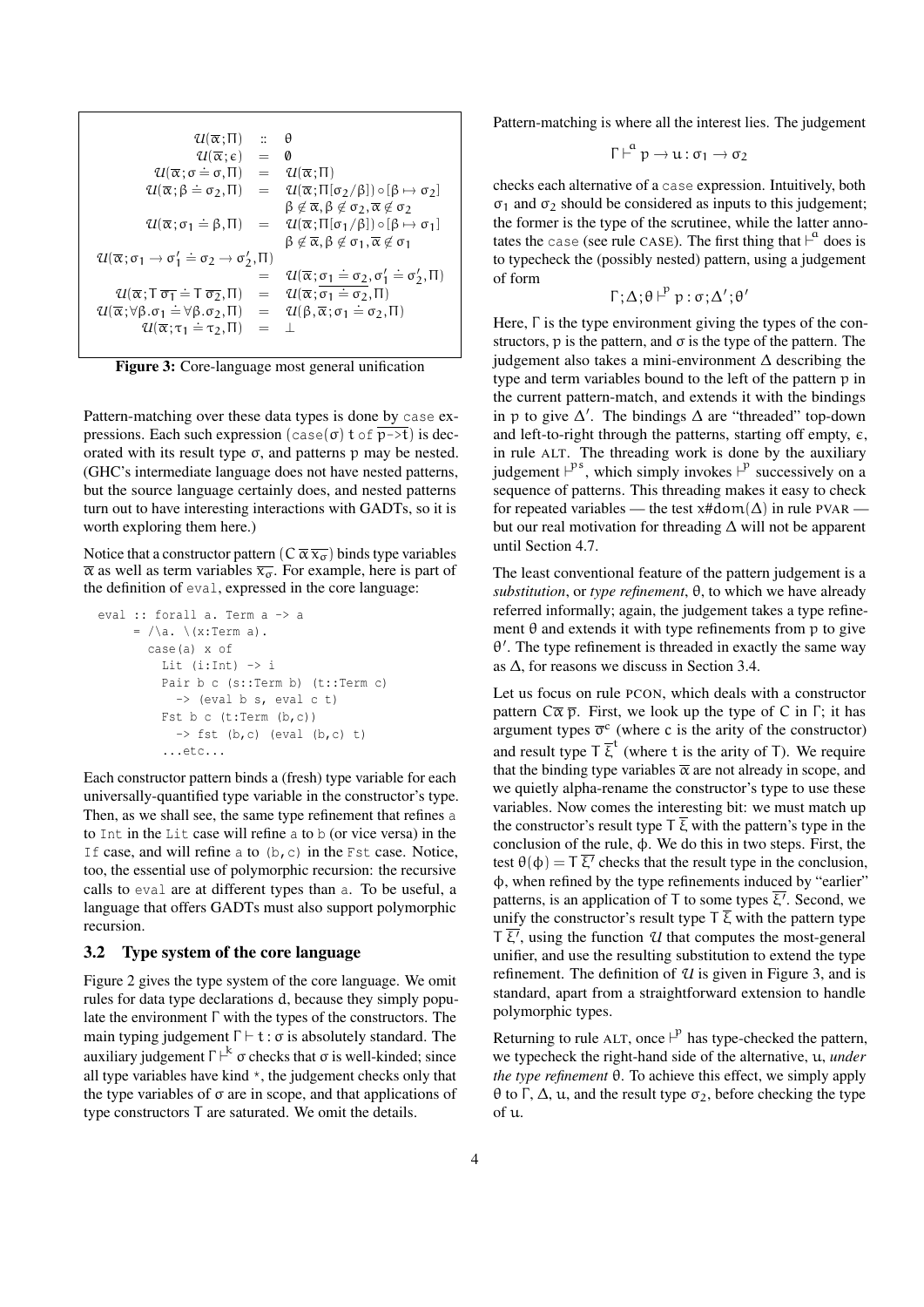

Figure 2: Core language typing rules

A subtlety of rule PCON is the separation of the third and fourth preconditions. It is possible to combine them, to obtain the single condition  $\theta' = \mathcal{U}(\theta(\phi) \doteq \top \overline{\xi}^t)$  However, doing so makes too many programs typeable. For example:

$$
/\a. \ x: a. case x of { (a,b) -> (b,a) }
$$

This program would be regarded as ill-typed by ML or Haskell, because a variable of polymorphic type a is treated as a pair type, and it is indeed rejected by the third pre-condition of rule PCON. Under the above modification, though, it would be regarded as acceptable, because a is refined to a pair type by θ; and indeed, such a modification is perfectly sound provided the dynamic semantics can distinguish between constructors of different types (False and Nil, say). Precisely this design choice is made by Jay [Jay04]. Nevertheless, we adopt the Haskell/ML view here, for reasons both of principle

(more errors are discovered at compile time) and practice (implementation of the new dynamic semantics would be difficult).

#### 3.3 An example

It is instructive to see how the rules work in an example. Here is the first part of the body of eval:

$$
\sqrt{a}.\ \ (x:Term\ a).\ case(a)\ x\ of\n \quad \text{Lit}\ (i:Int)\ \rightarrow i
$$

Since Lit has type Int  $\rightarrow$  Term Int, the pattern binds no type variables. Rule CASE invokes the judgement

 $\Gamma \vdash^a$  Lit (i:Int) -> i:Term a  $\rightarrow$  a

In rule PCON we unify Term Int (the result type of Lit) with Term a, to obtain the type refinement  $[a \mapsto Int]$ . Then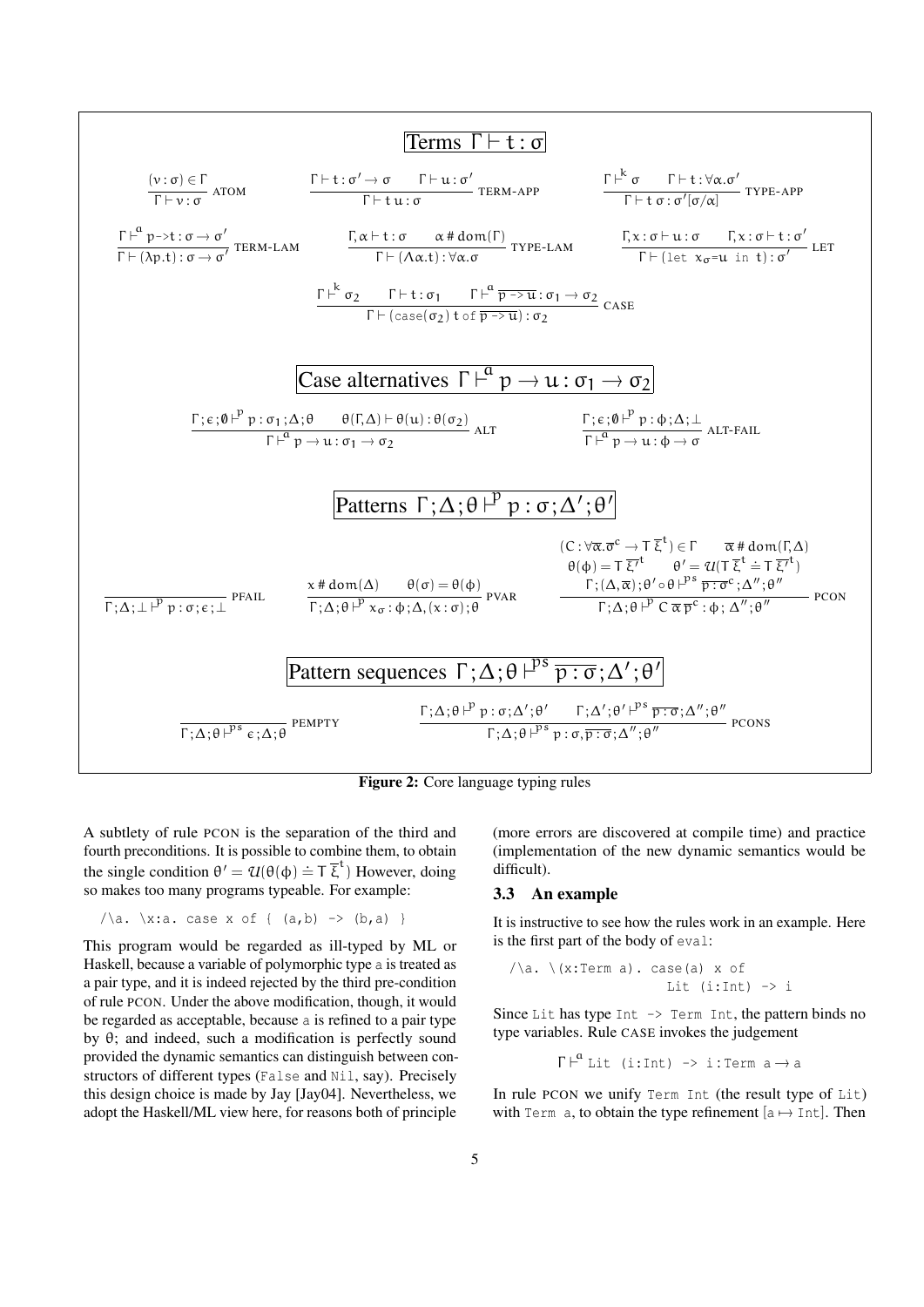rule ALT applies that substitution to the right-hand side i and result type a, and type-checks the right-hand side, which succeeds.

The next alternative is more interesting:

```
Pair b c (t1::Term b) (t2::Term c)
  \rightarrow (eval b t1, eval c t2)
```
The pattern binds two new type variables b and c, and generates the type refinement  $[a \mapsto (b, c)]$ ; again, the right hand side type-checks once this substitution is applied to the result type a. We discuss just one other constructor, Fst, which has the interesting property that it has an existential type variable (because one of the quantified type variables does not appear in the result type of the constructor):

$$
\begin{array}{rcl}\n\texttt{Fst b c (t:Term (b,c))} \\
\quad & \rightarrow \texttt{fst (b,c) (eval (b,c) t)}\n\end{array}
$$

As with Pair, the pattern binds two fresh type variables b and c. The result type of the constructor is just  $Term b - it$  does not mention  $a - so$  rule PCON forms  $U(\text{Term } b = \text{Term } a)$ , yielding either the substitution  $[a \mapsto b]$  or  $[b \mapsto a]$ . The reader may want to confirm that in either case the right hand side is well typed.

#### 3.4 Nested patterns

Consider these two functions (we omit big lambdas and some type annotations):

```
f1 (x::Term a) (y::a)= case(a) x ofPair p q \rightarrow case(a) y of
                            (r, s) \rightarrow (p, s)f2 (x::Term a) (y::a)
   = \case(a) (x, y) of
          (Pair p q, (r, s)) \rightarrow (p, s)
```
It should be clear that f1 is well-typed, because the type refinement induced by the pattern match on  $x$  is "seen" by the inner case; in that context, y has a pair type so the case makes sense. If the two cases were reversed, the function would be ill-typed. But what about f2? Here, the two cases are merged into one; but is the left-hand match "seen" by the right-hand one?

This is an open design choice, and other things being equal the more refinement the better, so we provide for left-to-right refinement. This is the reason that we "thread" the substitution in our pattern judgement. A consequence is that the compiler must generate code that matches patterns left-to-right. In a lazy language like Haskell, termination considerations force this order anyhow, so no new compilation constraints are added by our decision. In a strict language, however, one might argue for greater freedom for the compiler, and hence less type refinement, as indeed Simonet and Pottier do [SP03]

#### 3.5 Meta-theory

We have proved that the type system of Figure 2 is sound with respect to the obvious small-step dynamic semantics (omitted here for lack of space).

THEOREM 3.1 (TYPE SOUNDNESS FOR CORE LANGUAGE). *If*  $\epsilon \vdash t$  :  $\sigma$  *then*  $e$  *either evaluates to a value or diverges.* 

Our dynamic semantics does not depend on type information at run time – one may erase all types without affecting execution. Our definition of values is also standard. We prove type soundness using the standard progress and preservation lemmas.

We have also proved that type checking is decidable. That is, given a well-formed context Γ and an expression t, it is decidable whether there exists a  $\sigma$  such that  $\Gamma \vdash t : \sigma$ . Because our rules are syntax-directed, showing that type checking is decidable is straightforward, given that *U* is decidable [Rob71]. The type checking algorithm may be read from the inference rules.

We are more used to seeing unification in type *inference* algorithms, and it is unusual to see it in declarative type checking rules. The best way to think about it is this. A successful pattern match implies the truth of certain equality constraints among types, all of form  $\overline{\tau} \bar{\xi} \doteq \overline{\tau} \bar{\xi'}$ , and the case alternative should be checked under these constraints. However, rather than add a set of constraints to the environment, and reason about type equality modulo those constraints, we solve the constraints to get their most general unifier, and apply the resulting substitution. We find that it is much easier to explain the type system to programmers in terms of an eagerly-applied substitution than by speaking of constraint sets – and the usual question of whether or not one can abstract over constraints simply does not arise. In effect, we are exploiting the special case of equality constraints to simplify the technology.

This use of  $U$  is not new – it was used in essentially the same way by Coquand [Coq92] and by Jay [Jay04] (from whom we learned the trick). It is essential for soundness that the *U* function indeed delivers the *most general* unifier. (In contrast, in the conventional use of unification for type inference, any unifier is sound.) Why? Because the constraints gathered in the patterns are treated as *facts* in the case alternative, and we cannot soundly invent new facts – for example, we cannot suddenly assume that  $\alpha$  is Int.

Technically, the fact that *U* must be a most general unifier shows up in the type substitution lemma of the type soundness proof. In this case, we must show that even though a type substitution  $\theta$  may produce a different refinement for branches of a case alternative, those branches are still well typed after substitution with  $\theta$  and this new refinement. However, the new refinement composed with θ is a unifier for the original types, and the original refinement was the most general unifier. Therefore, we know that the new refinement and  $\theta$  is some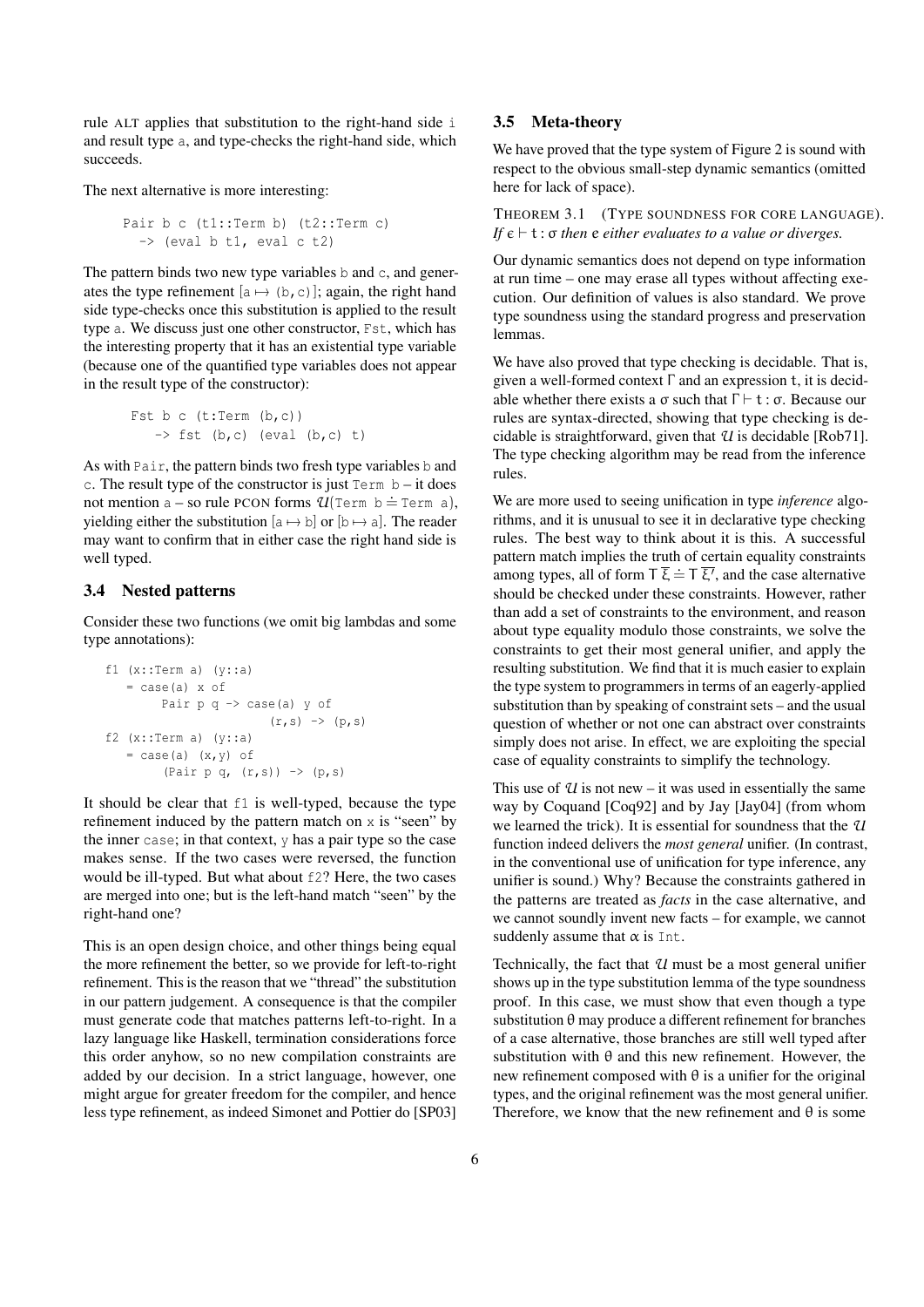substitution  $\theta'$  composed with the original refinement. We know the branch is well-typed with the original refinement, so by induction, it is well-typed after substitution by  $\theta'$ .

Since the most-general unifier contains exactly the same information as the original constraints, the choice of whether to pass constraints around or apply a unifier is a matter of taste. Both choices lead to languages that type check the same terms. However, the two choices require different meta-theory – the proofs of type soundness and the decidability of type checking are a bit different for the two alternatives, although the proofs for both alternatives seem to be of equivalent complexity.

Most other authors have chosen the alternative path, of dealing with constraint sets explicitly. For example, Xi et al. [XCC03] and Cheney and Hinze [CH03] design explicitly-typed versions of System F that include equality constraints in the typing environment. These equality constraints admit a straightforward type soundness proof. However, showing that type checking is decidable (done by Cheney and Hinze, but not by Xi et al.) is more difficult. Because the typing rules are not syntax directed (one rule allows any expression to be typed with any equivalent type), decidable type checking requires putting these typing derivations into a normal form, which requires computing their most general unifier.

## 4 The source language

We now move on to consider the source language. The language is implicitly typed in the style of Haskell, but the type system is far too rich to permit type inference in the absence of any help from the programmer, so type inference is guided by programmer-supplied type annotations. The type system specifies precisely what annotations are required to make a program well-typed.

If the type system accepts too many programs, it may be effectively un-implementable, either in theory (by being undecidable) or in practice (by being too complicated). Since we want to implement it, we must be careful to write typing rules that reject hard-to-infer programs. A good example of this principle is the treatment of polymorphic recursion in Haskell 98. A program that uses polymorphic recursion might in principle have a valid typing derivation, but it is hard to find it. So we reject the program unless the offending function has a type signature. It follows, of course, that programmer-supplied type annotations play a key role in the typing judgements.

Since our goal is tractable inference, we must speak, at least informally, about inference algorithms. A potent source of confusion is that, as in Section 3, unification forms part of the *specification* of the type system (when pattern-matching on GADTs), and also forms part of the *implementation* of the type inference algorithm. We keep the two rigorously separate. Where confusion may arise we call the former *match-unification* and the latter *inference-unification*. We

| Variables<br>Type constructors<br>Data constructors<br>Source type variables $a, b, c$<br>Target type variables | x, y, z<br>T.<br>$\subset$<br>$\alpha, \beta$                                                                            |
|-----------------------------------------------------------------------------------------------------------------|--------------------------------------------------------------------------------------------------------------------------|
| Atoms                                                                                                           | $v ::= x \mid C$                                                                                                         |
| Terms                                                                                                           | $t, u ::= v   \lambda p. t   t u   t:ty$                                                                                 |
|                                                                                                                 | let $x = u$ in t                                                                                                         |
|                                                                                                                 | letrec $x:ty = u$ in t                                                                                                   |
| Patterns                                                                                                        | case t of $\overline{p} \rightarrow t$<br>$p, q \equiv x \mid C \overline{p}$                                            |
| Source types                                                                                                    | ty ::= $a   ty_1 \rightarrow ty_2   Tty$                                                                                 |
|                                                                                                                 | forall $\overline{a}$ .ty                                                                                                |
|                                                                                                                 |                                                                                                                          |
| Polytypes                                                                                                       | $\sigma, \phi$ := $\forall \overline{\alpha} . \tau$                                                                     |
| Monotypes                                                                                                       | $\tau, \nu \quad ::= \quad \overline{T} \overline{\tau} \mid \tau_1 \rightarrow \tau_2 \mid \alpha \mid \overline{\tau}$ |
| Type contexts                                                                                                   | $\Gamma$ ::= $\epsilon   \Gamma, \alpha   \Gamma, (\nu : \sigma)   \Gamma, \alpha = \tau$                                |
|                                                                                                                 | Note: $a = \tau$ form unused until Section 4.7                                                                           |
| Constraint lists                                                                                                | $\Pi$ ::= $\bar{\pi}$                                                                                                    |
| Constraint                                                                                                      | $\pi$ ::= $\tau_1 \doteq \tau_2$                                                                                         |
|                                                                                                                 | $\theta$ ::= $\theta$   $\theta$ , $\alpha \mapsto \tau$   $\bot$                                                        |

Figure 4: Syntax of source types and terms

also describe the substitution arising from match-unification as a *type refinement*.

#### 4.1 Syntax

The syntax of the source language is in Figure 4. Unlike the core language, binders have no compulsory type annotation, nor are type abstractions or applications present. Instead, the programmer may optionally supply a type annotation on a term, thus  $(t:ty)$ . For example, here is part of eval again, in our source language:

```
eval :: forall a. Term a -> a
      = \{x. \text{case } x \text{ of } x\}Lit i -> i
                 Pair s t \rightarrow (eval s, eval t)
                 Fst t \rightarrow fst (eval t)
                  ...etc...
```
Compared to the core-language version of the same function in Section 3, the source language has implicit type abstraction and application, and variables are not annotated with their types (except in letrec).

## 4.2 Source types and internal types

We distinguish between *source types*, ty, and *internal types*, σ, and similarly between source type variables a and internal type variables α. The former constitute part of a source program, while the latter are used in typing judgements *about* the program. The syntax of both is given in Figure 4. An auxiliary judgement  $\Gamma \vdash^{\mathfrak{t}}$  ty  $\leadsto \sigma$  checks that ty is well-kinded, and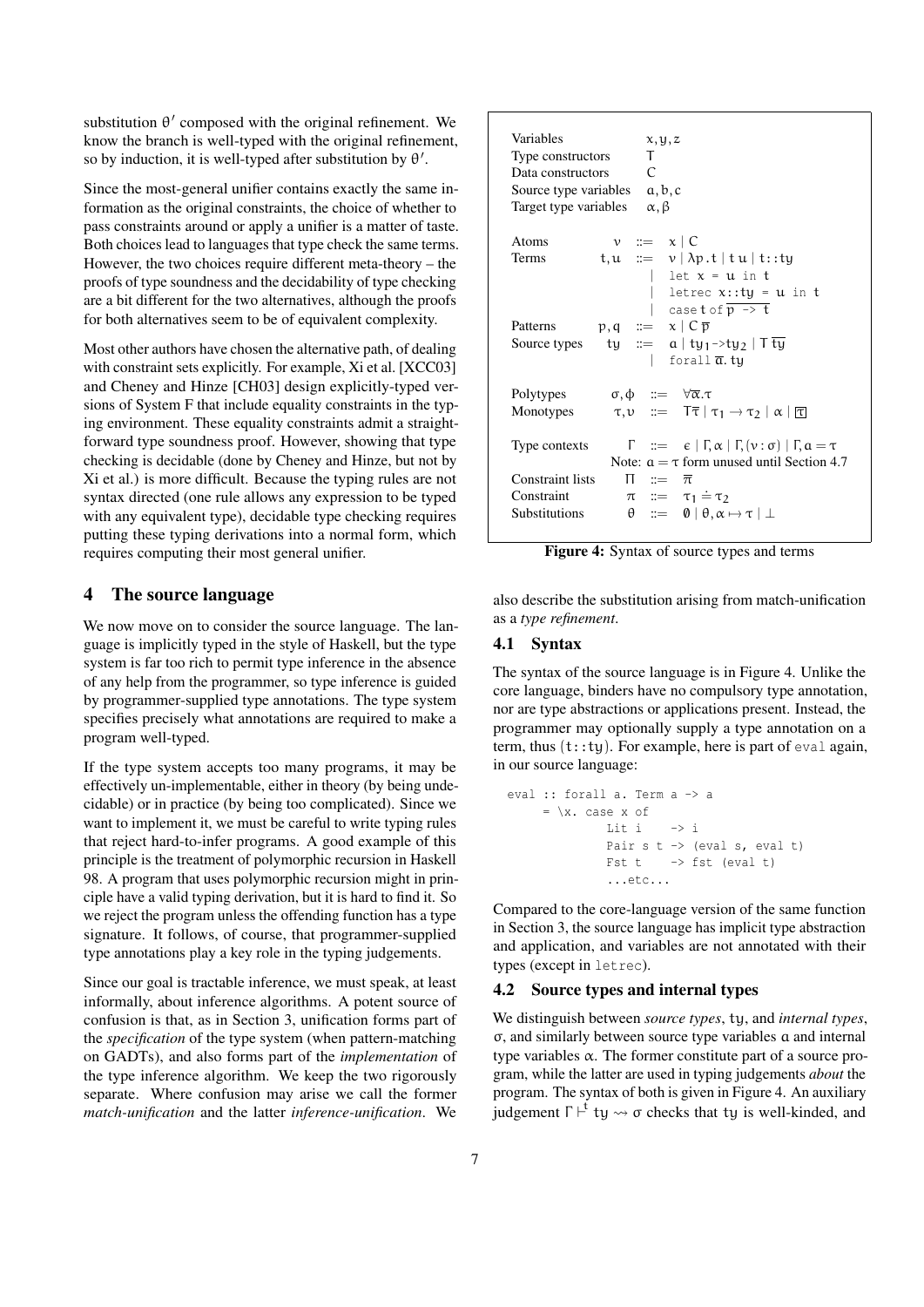ftv( $\sigma$ ) ::  $\overline{\alpha}$  Free type vars of  $\sigma$ ftv(τ) ::  $\overline{\alpha}$  Free type vars of  $\tau$ ftv(Γ) ::  $\overline{\alpha}$  Free type vars of Γ  $ftv(\Gamma) =$  $\bigcup \{ ftv(\sigma) \mid (x : \sigma) \in \Gamma \}$  $S(\tau)$  ::  $\tau$  Strip boxes from  $\tau$  $S(\alpha) = \alpha$  $S(T \overline{\tau}) = T S(\tau)$ <br> $S(\tau_1 \rightarrow \tau_2) = S(\tau_1)$  $=$   $S(\tau_1) \rightarrow S(\tau_2)$ <br> $=$   $S(\tau)$  $S(\mathcal{T})$  $S(\Gamma)$  :: Γ Strip boxes from Γ  $S(\epsilon) = \epsilon$  $S(\Gamma,\alpha) = S(\Gamma),\alpha$  $S(\Gamma, (\nu : \sigma)) = S(\Gamma), (\nu : S(\sigma))$  $S(\Gamma, (\alpha = \tau)) = S(\Gamma)$ push(τ) ::  $\tau$  Push boxes down one level  $push(\boxed{T\overline{\tau}}) = \overline{T}$  $\begin{array}{rcl} \text{push}(\boxed{\tau_1 \to \tau_2}) & = & \boxed{\tau_1} \to \boxed{\tau_2} \\ \text{push}(\boxed{\boxed{\tau}}) & = & \text{push}(\boxed{\top}) \end{array}$  $push(\boxed{\mathbb{t}})$ θ(τ) :: τ Apply a type refinement  $\theta(\alpha) = \alpha$  if  $\alpha \notin \text{dom}(\theta)$ =  $\tau$  if  $[\alpha \mapsto \tau] \in \theta$ <br>=  $T \overline{\theta(\tau)}$  $\theta(T \overline{\tau}) = T \overline{\theta(\tau)}$  $\theta(\tau_1 \to \tau_2) = \theta(\tau_1) \to \theta(\tau_2)$ <br> $\theta(\overline{\tau}) = \overline{\tau}$  $\theta(\mathcal{T})$  $θ(Γ)$  :: Γ Apply a type refinement to Γ  $\theta(\epsilon) = \epsilon$  $\theta(\Gamma,\alpha) = \theta(\Gamma)$  if  $\alpha \in \text{dom}(\theta)$  $= \theta(\Gamma), \alpha$  otherwise  $\theta(\Gamma, (\nu : \sigma)) = \theta(\Gamma), (\nu : \theta(\sigma))$  $\theta(\Gamma, (\alpha = \tau)) = \theta(\Gamma), (\alpha = \theta(\tau))$  $\theta_{\Uparrow}(\tau) = \tau$  $\theta_{\parallel}(\tau) = \theta(\tau)$ 

Figure 5: Functions over types

gives the internal type  $\tau$  corresponding to ty. We omit the details of this judgement which is standard. For the present, we assume that ty is a closed type, a restriction we lift in Section 4.7.

The syntax of internal types is mostly conventional. It is stratified into *polytypes*  $(\sigma, \phi)$ , and *monotypes*  $(\tau, \nu)$ ; and it is *predicative*: type variables range over monotypes (types with no ∀'s within them), and the argument(s) of a type constructor are always monotypes. Predicativity makes type inference considerably easier. In our implementation in GHC, types can also have *higher kinds*, exactly as in Haskell 98, and can be of *higher rank* [PVWS05]. These two features turn out to be largely orthogonal to generalised data types, so we omit them here to keep the base system as simple as possible.

There is one brand-new feature, unique to this system: the "wobbly" monotypes,  $\boxed{\tau}$ . The intuition is this: *the un-wobbly parts of a type can all be traced to programmer-supplied type annotations, whereas the wobbly parts cannot*. Wobbly types address the following challenge. When we want to type a case expression that scrutinises a GADT, we must apply a different type refinement to each alternative, just as in the explicitly-typed language of Section 3. The most straightforward way to do this is to follow the type rules rather literally: type-check the pattern, perform the matchunification, apply the substitution to the environment and the result type, and then type-check the right hand side. There are two potential difficulties for inference: (a) the types to be unified may not be fully known; and (b) the types to which the substitution is applied may not be fully known. Type inference typically proceeds by using meta-variables to represent as-yet-unknown monotypes, relying on inferenceunification to fill them out as type inference proceeds. At some intermediate point, this filling-out process may not be complete; indeed, just how it proceeds depends on the order in which the inference algorithm traverses the syntax tree.

As a concrete example, consider this:

```
f x y = (case \times of \{ ... \}, x == [y])
```
Initially, x and y will be assigned distinct meta variables,  $\alpha$ and  $\beta$ , say. If the algorithm processes the syntax tree rightto-left, the term  $x = [y]$  will force  $\alpha$  to be unified to  $[\beta]$ , and that information might influence how match-unification takes place in the case expression (if it involved a GADT). On the other hand, if the algorithm works left-to-right, this information might not be available when examining the case expression.

*Our goal is that the specification of the type system should not constrain the inference algorithm to a particular traversal order*. Wobbly types are our mechanism for achieving this goal. The intuition is this:

• In the places where an inference algorithm would have to "guess" a type, we use a wobbly type to indicate that fact. For example, if lambda abstractions bound only a simple variable, the rule for abstraction would look like this:

$$
\frac{\Gamma_{1}(x:\boxed{\tau_{1}}) \vdash t:\tau_{2}}{\Gamma \vdash (\forall x.t): (\boxed{\tau_{1}} \rightarrow \tau_{2})}
$$

The argument type  $\tau_1$  is "presciently guessed" by the rule; an inference algorithm would use a meta type variable. So in the typing rule we use a wobbly  $\boxed{\tau_1}$  to reflect the fact that  $x$ 's type may be developed gradually by the inference algorithm.

• When performing match-unification in the alternatives of case expression scrutinising a GADT, we make no use of information inside wobbly types. We will see how this is achieved in Section 4.5.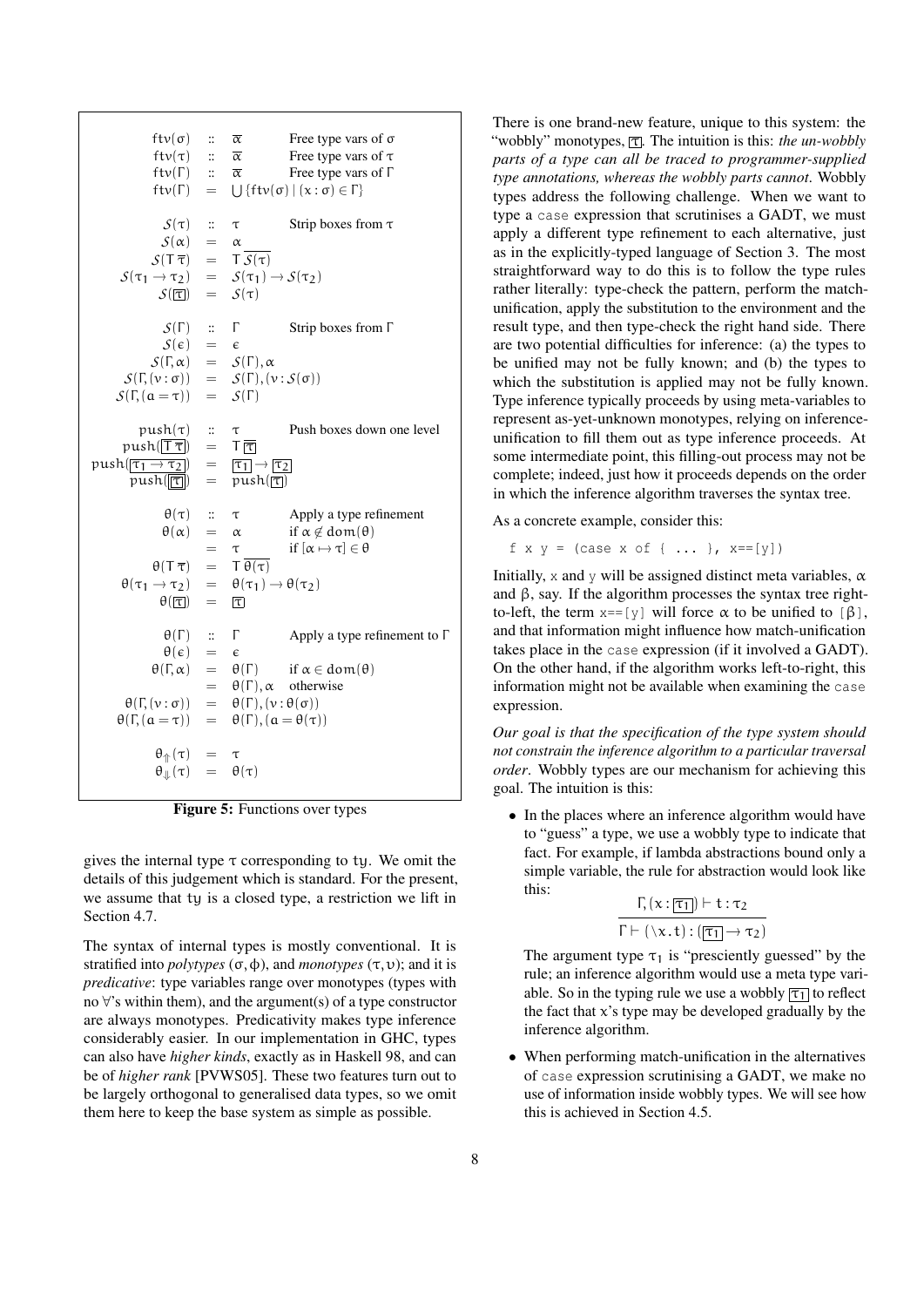• When applying the substitution from that matchunification, to refine the type environment and return type, we do not apply the substitution to a wobbly type:  $\theta(\mathcal{T}) = \mathcal{T}(\mathcal{T})$  (Figure 5).

Wobbly types ensure the type refinements arising from GADTs are derived only from, and applied only to, types that are directly attributable to programmer-supplied type annotations. We describe a type with no wobbly types inside it as *rigid*.

## 4.3 Directionality

Wobbly types allow us to record where the type system "guesses" a type but, to complete the picture, we also need a way to explain when the type system must guess, and when a programmer-supplied type annotation specifies the necessary type. Our intuition is this: when the programmer can point to a simple "audit trail" that links the type of a variable to a programmer-supplied annotation, then the system should give the variable a rigid type, so that it will participate in type refinement. For example, if the programmer writes:

foo :: a -> T a -> T a foo x  $xs = ...$ 

then he might reasonably expect the system to understand that the the type of  $x$  is a, and the type of  $xs$  is  $T$  a. To make this intuitive idea precise, we annotate our typing judgements with a *directionality flag*, δ. For example, the judgement  $\Gamma \vdash_{\uparrow} t : \tau$  means "in environment  $\Gamma$  the term t has type  $\tau$ , regardless of context", whereas  $\Gamma \vdash_{\psi} \mathbf{t} : \tau$  means "in environ-<br>meat  $\Gamma$  the term t in equator  $\tau$  is well tuned". The up expect ment  $\Gamma$ , the term t in context  $\tau$  is well-typed". The up-arrow ⇑ suggests pulling a type up out of a term ("guessing mode"), whereas the down-arrow  $\downarrow$  suggests pushing a type down into a term ("checking mode"). We use checking mode when we know the expected type for a term, because it is given by a programmer-supplied type annotation.

To see how the directionality works, here is how we split the rule for abstraction given in Section 4.2 into two, one for each direction:

$$
\frac{\Gamma_{1}(x:\overline{[\tau_{1}]}) \vdash_{\Uparrow} t:\tau_{2}}{\Gamma \vdash_{\Uparrow} (\setminus x.t): (\overline{[\tau_{1}]} \rightarrow \tau_{2})} \qquad \frac{\Gamma_{1}(x:\tau_{1}) \vdash_{\Downarrow} t:\tau_{2}}{\Gamma \vdash_{\Downarrow} (\setminus x.t): (\tau_{1} \rightarrow \tau_{2})}
$$

The first rule, used when we do not know the way in which the term is to be used, is just as given in Section 4.2. On the other hand, if the type is supplied by the context, the second rule does not make  $\tau_1$  wobbly – if there is any uncertainty about it, that uncertainty should already be expressed by wobbly types inside  $\tau_1$ .

The idea of adding a directionality flag to typing judgements was first published by Pierce & Turner, who called it *local type inference*. We used directionality flags to support type inference for higher-rank types in [PVWS05], and it is a bonus that exactly the same technology is useful here.

#### 4.4 The typing rules

The type rules for the source language are given in Figure 6. They give a type-directed translation into the core language of Section 3. For example, the judgement  $\Gamma \vdash_{\delta} t \leadsto t' : \tau$  says that term t translates into the core term  $t'$ , with type  $\tau$ .

We begin with rule ATOM, which deals with a variable or constructor by instantiating its type,  $\sigma$ , using  $\vdash_{\delta}^{\text{inst}}$  $\frac{1}{\delta}$ . The latter chooses arbitrary, well-kinded wobbly types  $\overline{v}$  to instantiate σ, the wobbliness indicating that the system must "guess" the types  $\overline{v}$ . Their well-kindedness is checked by  $\overline{\phantom{a}}^k$ , whose details we omit as usual. In guessing mode we are now done, but in checking mode the wobbliness may get in the way. For example, it is perfectly acceptable for a function with type  $\boxed{\text{Int}}$   $\rightarrow$  Bool to be given an argument of type Int, and vice versa. Hence, the auxiliary judgement  $\vdash \tau \sim \tau'$  checks for equality modulo wobbliness. The function  $S(\tau)$ , defined in Figure 5, removes wobbliness from an internal type.

Rule ANNOT invokes  $\vdash^{\text{gen}}_{\text{L}}$  $\psi$  to "push" the known type signature into the term, as discussed in Section 4.3. Rule LET is quite conventional, and uses  $\vdash_{\hat{\pi}}^{gen}$  $\int_{0}^{\pi}$  in guessing mode, while rule REC uses checking mode to support polymorphic recursion.. The rule for application (APP), is a little unusual, however. What one normally sees is something like this:

$$
\frac{\Gamma \vdash t : \tau_1 \to \tau_2 \qquad \Gamma \vdash u : \tau_1}{\Gamma \vdash t u : \tau_2}
$$

However, in our system, it is possible that the function t will turn out to have a wobbly type, or perhaps a doubly-wobbly type, or more. What we need is that it can be cajoled into the form  $\tau_1 \rightarrow \tau_2$ , for some types  $\tau_1$  and  $\tau_2$ , a predicate we capture in the partial function  $push(\tau)$  (see Figure 5). This function takes a possibly-wobbly type, and guarantees to return a type with a type constructor (such as a function arrow) at the outermost level. The function push is partial; for example,  $push(\alpha)$  gives no result, and the APP rule fails. Now we can check that u has the desired type, with  $\vdash_{\Downarrow}$ .<br>Einelly, we must shock that the function's result type Finally, we must check that the function's result type  $\tau_2$ matches the expected result  $\tau'_2$ , just as we did in rule ATOM.

Rule CASE handles case expressions. First it derives the type  $\tau_1$  of the scrutinee u, and then it uses the auxiliary judgement  $\overline{r}^{\dot{a}}$  to type-check the alternatives. Since a lambda abstraction binds a pattern, it behaves very like a single case alternative, so rules ABS↑ and ABS↓ simply invoke the same auxiliary judgement as for case expressions, the former with a wobbly type as discussed in Section 4.3.

The judgements  $\vdash^{\alpha}$ , for alternatives, and its auxiliary judgement  $\overline{P}$  for patterns, take a very similar form to those of the explicitly-typed language (Section 3). One significant difference is the use of push in rule PCON, which appears for exactly the same reason as in rule APP. Another important difference, also in PCON, is that we invoke an auxiliary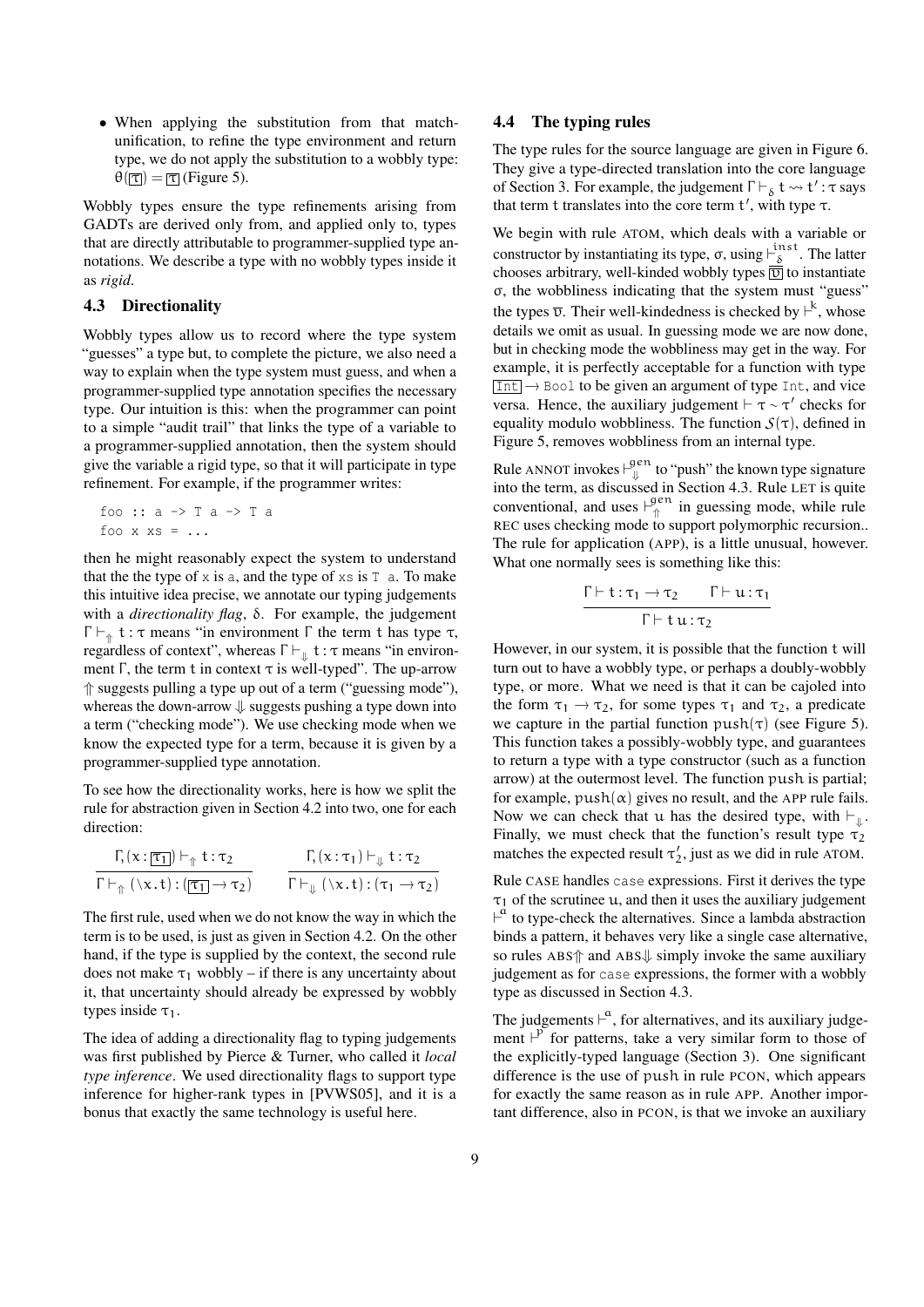

Figure 6: Typing rules for the source language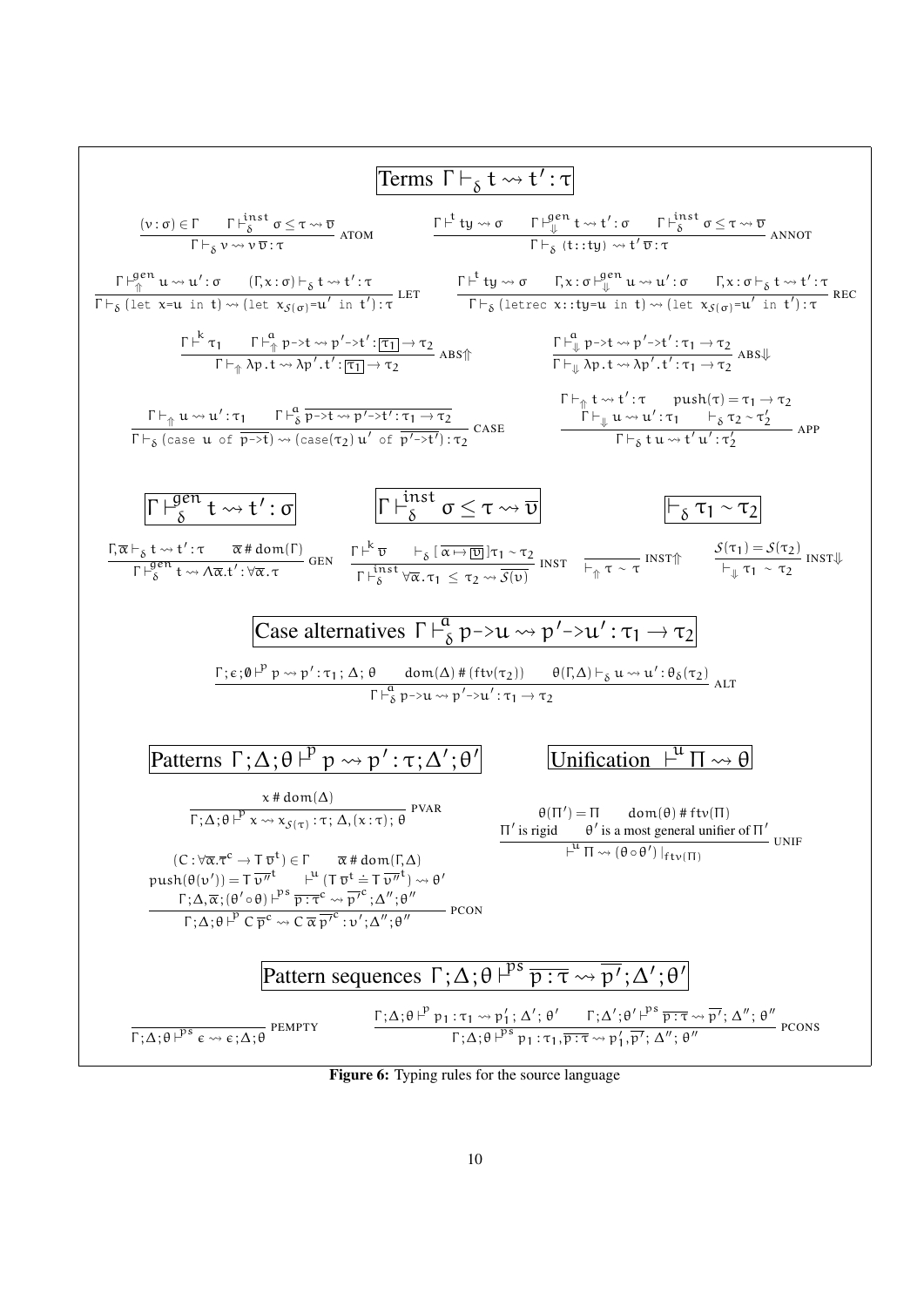judgement  $\vdash^u \Pi \leadsto \theta$  to unify  $\Pi$ ; we discuss this judgement in Section 4.5. The third major difference is that in rule ALT we apply  $\theta_{\delta}$  to  $\tau_2$ , rather than  $\theta$  (Figure 4 defines  $\theta_{\delta}$ ). The idea is that in guessing mode, we cannot expect to guess a single type that can be refined for each alternative by that alternative's substitution.

## 4.5 Type refinement with wobbly types

Rule PCON uses an auxiliary judgement  $\vdash^u \Pi \leadsto \theta$  to unify the constraints Π. The key idea is that this judgement performs a kind of partial unification of Π, *based only on information in* Π *outside wobbly types*. This simple intuition is surprisingly tricky to formalise.

Rule UNIF in Figure 6 gives the details. It splits  $\Pi$  into two parts: a rigid Π', in which arbitrary types within Π have been replaced with fresh type variables  $\overline{\gamma}$ ; and a substitution θ that maps the  $\overline{\gamma}$  onto the excised types. These two parts fit together, so that  $\theta(\Pi')$  is the original  $\Pi$ . Now we find a most general unifier of  $\Pi'$ , namely  $\theta'$ . Finally, we re-insert the excised types into  $\theta'$ , by composing it with  $\theta$ , and restricting the domain of the resulting substitution to the free type variables of  $\Pi$  — or, equivalently, discarding any substitutions for the intermediate  $\overline{\gamma}$ . (The notation  $\theta|_{\overline{\alpha}}$  means the substitution  $\theta$ with domain restricted to  $\bar{\alpha}$ .)

The judgement leaves a lot of freedom about how to split Π into pieces, but a complete type inference algorithm must find a solution if one exists. The way to do this is to split  $\Pi$  by replacing the outermost wobbly types with fresh type variables, so that as much rigid information as possible is exposed in  $\Pi'$ . This algorithm is quite discerning. For example, the reader is invited to verify that, using this algorithm,

$$
\vdash^{\mathfrak{u}} \ (\alpha \doteq ([\overline{\text{Int}}, \text{Bool}), \alpha \doteq (\text{Int}, \overline{\text{Bool}}))
$$
  

$$
\leadsto [\alpha \mapsto (\text{Int}, \text{Bool})]
$$

where the result has gathered together the least-wobbly result that is justified by the evidence.

Notice that the substitution returned by  $\vdash^u$  is not necessarily a unifier of the constraints. For example, here is a valid judgement:

$$
\vdash^u ((\alpha,\beta) \doteq \overline{(\text{Int},\text{Bool})}) \leadsto \textbf{0}
$$

where the empty substitution  $\emptyset$  plainly is not a unifier of the input constraints. This amounts to saying that the algorithm may do less type refinement than would be justified in an explicitly-typed program. Furthermore,  $\vdash^u$  may succeed even when there *is* no unifier of the stripped constraints. For example,

$$
\vdash^{\mathfrak{u}} ((\alpha, \text{Int}) \doteq (\text{Int}, \boxed{\text{Bool}})) \rightsquigarrow [\alpha \mapsto \text{Int}]
$$

This means that the algorithm may not detect all inaccessible branches of a case; which is perfectly sound, because such branches are admitted in the core language and need not be well-typed. Another variant of the same sort is

 $\mu^u$  ( $\alpha \doteq \boxed{\alpha \rightarrow \text{Int}}$ )  $\rightsquigarrow$  [ $\alpha \doteq \boxed{\alpha \rightarrow \text{Int}}$ ]. Again, the stripped version would be rejected (by the occurs check), but the source-language type system may not detect the inaccessible branch.

A delicate point of rule UNIF is that we are careful to say that " $\theta'$  is a most general unifier of  $\Pi''$  rather than " $\theta' = \mathcal{U}(\Pi')$ ", because it sometimes makes a difference which way around the unifier chooses to solve trivial constraints of form  $\alpha = \beta$ . For example, consider this simple Haskell 98 program:

$$
f = \{x. case x of \{ Just y -> y\}
$$

One valid typing derivation gives x the wobbly type  $\boxed{\text{Maybe }\alpha}$ . Now we apply rule PCON to the case pattern: the Maybe constructor will bind a fresh type variable, say  $\beta$ , and we try to find θ'' such that  $\vdash$  (Maybe β = Maybe  $\alpha$ )  $\leadsto$  θ''. To do this we split the constraints into  $\Pi' = ($ Maybe β = Maybe γ), and  $\theta = [\gamma \mapsto |\overline{\alpha}|]$ . Now here is the subtlety: there are two possible most general unifiers θ', namely  $[β \mapsto γ]$  and  $[γ \mapsto β]$ . The former produces the desired result  $\theta'' = (\theta \circ \theta')|_{\alpha, \beta} = [\beta \mapsto$  $\overline{\alpha}$ . But the latter produces  $\theta'' = [\gamma \mapsto \beta]|_{\alpha, \beta} = \emptyset$  which fails to type the program.

Although this is tricky stuff, an inference algorithm can easily find a "best" most general unifier: *whenever there is a choice, the unification algorithm should substitute for the type variables bound by the pattern*. Specifically, when solving a trivial constraint  $\alpha = \beta$ , where  $\beta$  is bound by the pattern and  $\alpha$  is not, the unifier should substitute  $[\beta \mapsto \alpha]$ ; and vice versa. The intuition is that these pattern-bound type variables only scope over a single case branch, so we should do all we can to refine them into more globally-valid types.

A minor difference from Section 3 is that we treat unification failure as a type error, because rule UNIF simply fails if  $\Pi'$  has no unifier. This saves two rules, and makes more sense from a programming point of view, but loses subject reduction. We do not mind the latter, because we treat soundness by giving a type-directed translation into our core language, rather than by giving a dynamic semantics for the source language directly.

#### 4.6 Smart function application

The rules we have presented will type many programs, but there are still some unexpected failures. Here is an example (c.f. [BS02]):

```
data Equal a b where
  Eq :: Equal a a
data Rep a where
  RI :: Rep Int
  RP :: Rep a -> Rep b -> Rep (a, b)test :: Rep a \rightarrow Rep b \rightarrow Map (Equal a b)
test RI RI = Just Eq
test (RP a1 b1) (RP a2 b2)
  = case test a1 a2 of
      Nothing -> Nothing
      Just Eq -> case test b1 b2 of
                    Nothing -> Nothing
                    Just Eq -> Eq
```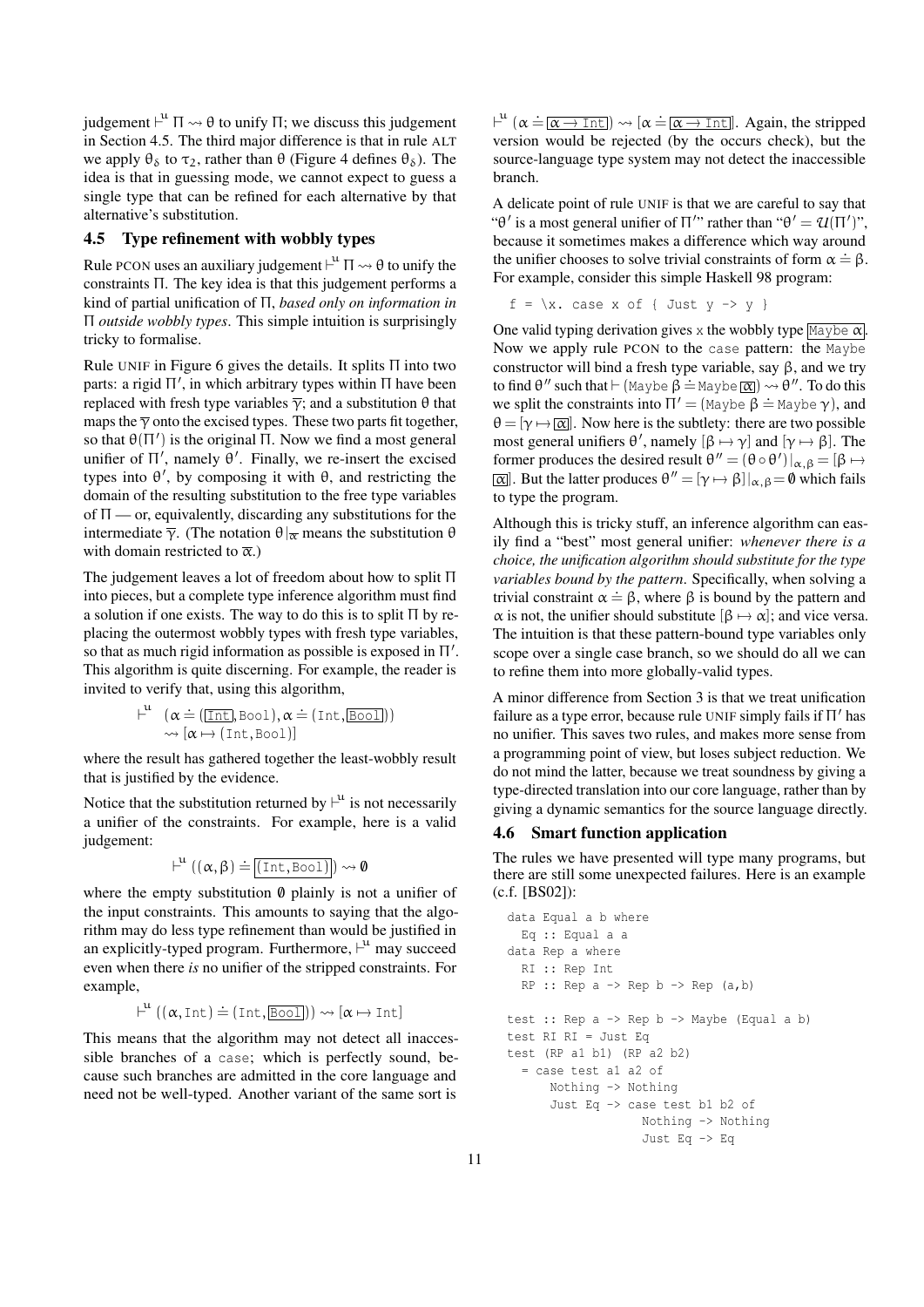A non-bottom value Eq of type Equal  $t1$  t2 is a witness that the types  $t1$  and  $t2$  are the same; that is why the constructor has type  $\forall \alpha$ . Equal  $\alpha \alpha$ . The difficulty with typing this comes from the guessing involved in function instantiation (rule INST). Even if we know that  $x : Int$ , say, the term  $(id x)$ , where id is the identity function, will have type  $[Int]$ . In test, therefore, no useful information is exposed to type refinement in the case expressions, because both scrutinise the result of a call to a polymorphic function (test itself), which will be instantiated with wobbly types.

This is readily fixed by treating a function application as a whole, thus:

$$
\frac{f: \forall \overline{\alpha}.\overline{\tau} \to \upsilon \in \Gamma \qquad \Gamma \vdash_{\Uparrow} \overline{\tau} : \tau'}{\Gamma \vdash^m \overline{\alpha}; (\overline{\tau} = \tau') \leadsto \theta \qquad \vdash_{\delta} \theta(\upsilon) \sim \upsilon' \qquad \qquad \Gamma \vdash_{\delta} \overline{\tau} : \upsilon'}
$$

The idea is that we guess (rather than check) the arguments, obtaining types  $\overline{\tau'}$  that express our certainty (or otherwise) about these types. Then we use a new judgement  $\vdash^m$  to match the function's expected argument types  $\bar{\tau}$  against the actual types. Finally, we check that the result types match up.

The judgement  $\Gamma \vdash^m \overline{\alpha}$ ;  $\Pi \leadsto \theta$  finds an instantiation of the type variables  $\bar{\alpha}$  that satisfies Π. To maximise information, we would like it to find the least-wobbly instantiation that can, something that our existing unification judgement  $\vdash^u$ also does:

$$
\frac{\mu^{\mu} \Pi \rightsquigarrow \theta \qquad \Gamma \stackrel{\mu}{\vdash} \overline{v} \qquad \theta' = [\overline{\alpha \mapsto \overline{\omega}}] \circ \theta|_{\overline{\alpha}}}{\Gamma \stackrel{\mu}{\vdash}^n \overline{\alpha}; \Pi \rightsquigarrow \theta'} \qquad \text{MATCH}
$$

We use  $\vdash^u$  to solve  $\Pi$ , then restrict the domain of the result, θ, because we want a one-way match only: the function type must not influence the environment. So  $\theta|_{\overline{\alpha}}$  is a substitution that binds some, but perhaps not all, of the  $\bar{\alpha}$ . We expand this substitution to instantiate the remaining  $\bar{\alpha}$  with guessed types  $\overline{v}$ , yielding  $\theta'$ . Then we check that  $\theta'$  does indeed satisfy the constraints, modulo wobbliness.

There is a strong duality between rules PCON and APPN: in patterns, the type refinement is derived from the result type, and is applied to the arguments; in function applications, the type refinement is derived from the argument types, and is applied to the result.

#### 4.7 Lexically-scoped type variables

Thus far, all our type annotations have been closed. But in practice, as programs scale up, it is essential to be able to write open type annotations; that is, ones that mention type variables that are already in scope. In the olden days, when type annotations were optional documentation, open type signatures were desirable but not essential, but now that type annotations are sometimes mandatory, it must be possible to write them.

We therefore add lexically scoped type variables as an orthogonal addition to the language we have presented so far. The extensions are these. First, in a type-annotated term  $(t:ty)$ , the source type ty may be open. Second, the environment Γ is extended with a binding form,  $a = \tau$ , which binds a source type variable a to a type τ. These bindings are used in the obvious way when kind-checking an open source type ty. Third, patterns are extended with a new form

$$
p ::= \ldots | (p::\overline{a}.ty)
$$

This type-annotated pattern brings into scope the source type variables  $\overline{a}$ , with the same scope as the term variables bound by p, and ensures that p has type ty. Here is the extra rule for the pattern judgement:

$$
\Gamma, \Delta \vdash^{\mathfrak{t}} \text{ for all } \overline{\mathfrak{a}}. \mathfrak{t} \mathfrak{y} \leadsto \forall \overline{\mathfrak{a}}. \tau
$$
\n
$$
\Gamma \vdash^{\mathfrak{m}} \overline{\alpha}; \theta(\tau) \doteq \theta(\tau') \leadsto \theta'
$$
\n
$$
\Delta' = \Delta, \overline{\mathfrak{a}} = \theta'(\alpha)
$$
\n
$$
\Gamma; \Delta'; \theta \vdash^{\mathfrak{p}} \mathfrak{p} \leadsto \mathfrak{p}': \theta'(\theta(\tau)); \Delta''; \theta''
$$
\n
$$
\Gamma; \Delta; \theta \vdash^{\mathfrak{p}} (\mathfrak{p} : \overline{\mathfrak{a}}. \mathfrak{t} \mathfrak{y}) \leadsto \mathfrak{p}' : \tau'; \Delta'', \theta'''
$$
\n
$$
\text{PANNOT}
$$

We begin by kind-checking the source type, ty, temporarily building a forall'd source type so that  $\vdash^t$  will generate a polymorphic type  $\forall \overline{\alpha}$ .τ. Then we use the same judgement  $\vdash^m$  that we introduced in Section 4.6 to instantiate this type to match the incoming type  $\tau'$ , being careful to first apply the current type refinement. Finally we check the nested pattern p, in the extended type environment. A lexically-scoped type variable scopes over all patterns to the right, so that the pattern  $(x::a.Term a, y::a)$  makes sense. That is why we "thread" the environment  $\Delta$  through the pattern judgements (c.f. Section 3.2).

Notice that a lexically-scoped type variable is simply a name for an (internal) type, not necessarily a type variable. For example, the term  $(\{(x):a.a) \in X \land (x \in X)$  is perfectly acceptable: the source type variable a is bound to the type Bool. More precisely, it is bound to the type **Bool**, because a scoped type variable maybe be bound to a wobbly type, and the type system indeed says that x's type will be wobbly in this case.

This means that pattern type signatures cannot be used to specify a completely rigid *polymorphic* type, which is a slight pity. For example, if we write

```
eval = \setminus(x::a.Term a). (...body... :: a)
```
the type of x will be  $\text{Term}[\overline{\alpha}]$ , to reflect the uncertainty about what type a will ultimately be bound to, and hence no type refinement will take place, and the definition will be rejected (at least if ..body.. requires type refinement). The only way to give a completely rigid polymorphic type is using a type signature on a term, or on a letrec binding:

eval :: forall a. Term  $a \rightarrow a = \{x, \ldots, b \text{ody...}\}$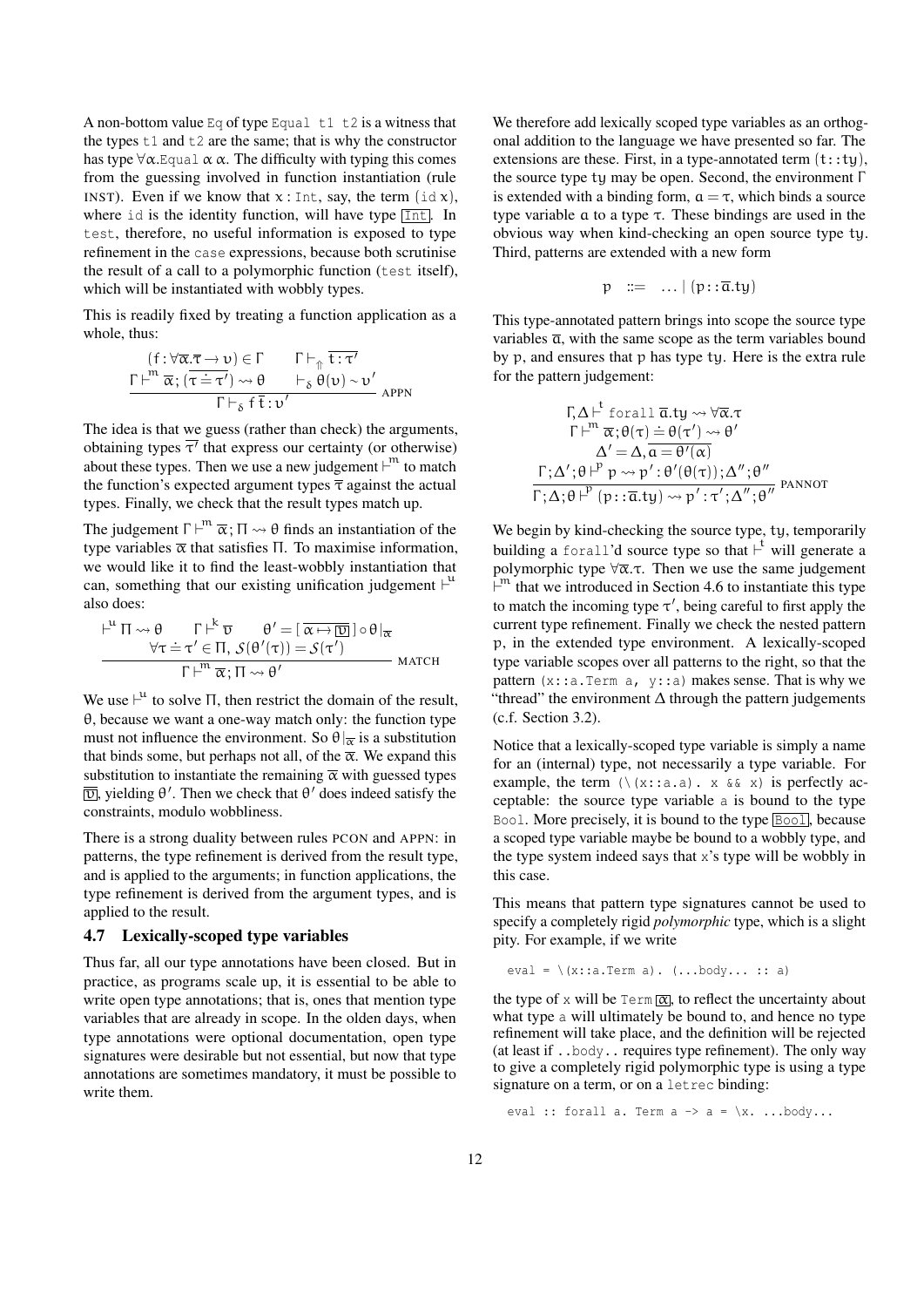#### 4.8 Scope and implicit quantification

A notationally awkward feature of the design we describe is the " $\bar{a}$ ." prefix on a pattern type signature, which brings the type variables  $\bar{a}$  into scope. In our real source language, we use an implicit-quantification rule that allows us to write, for example

eval =  $\langle x : \text{Term a}), \dots \text{etc.} \rangle$ 

with no "a." prefix. The rule we use is this: any type variable that is mentioned in the pattern type annotation, and is not already in scope, is brought into scope by the pattern. This is the same rule that we use for adding implicit forall quantifiers to type signatures on terms. One could imagine other choices, but it is an orthogonal concern to this paper.

Haskell allows separate, declaration type signatures, thus:

eval :: Term a -> a  $eval = ...$ 

It is (arguably) attractive to allow the universally-quantified type variables of such a signature to scope, lexically, over the body of eval [MC97, SSW04]. Again this is an orthogonal concern, but one that readily works with our main design.

#### 4.9 Properties of the type system

Our system is sound, in the sense that any well-typed program translates to a well-typed core-language program:

THEOREM 4.1. If 
$$
\Gamma \vdash_{\delta} t \leadsto t' : \tau
$$
 then  $S(\Gamma) \vdash t' : S(\tau)$ 

We have proved this theorem for the system of Figure 6, augmented with the smart function-application rule (Section 4.6) and lexically-scoped type variables (Section 4.7). The main tricky point in the proof is to show that the partial refinement generated by  $\vdash^{\mathbf{\hat{u}}}$ , if it succeeds, yields a well-typed core program. The key property is this:

LEMMA 4.2.  $If \vdash^u \Pi \leadsto \theta$  then either  $S(\Pi)$  has no unifier, *or S*(Π) *has a most general unifier* θ 0 *such that*  $\theta' = \theta' \circ \mathcal{S}(\theta)$ .

We say that  $S(\theta)$  is a *pre-unifier* of  $S(\Pi)$ : it is not necessarily a unifier, but it is "on the way" to one (if one exists at all).

Furthermore, our system is a conservative extension of vanilla Haskell/ML data types. The latter have types of form  $\forall \overline{\alpha}.\overline{\tau} \to \overline{\tau} \overline{\alpha}$ , where the  $\overline{\alpha}$  are distinct. Hence rule UNIF is guaranteed to succeed, and one possible solution is always of form  $\left[\overline{\alpha \mapsto \tau}\right]$ , where the pattern has type  $T \overline{\tau}$ . This substitution binds only the pattern-bound type variables (i.e. does not refine the rest of the environment) and ensures that the sub-patterns have exactly the expected types. It would be straightforward, albeit tedious, to formalise this argument.

## 5 Implementation

We have built a prototype type inference engine for the sourcelanguage type system, starting from the executable prototype

described by [PVWS05]. This baseline algorithm is quite conventional; most of the work is done by a unifier that implements an ever-growing substitution using side effects. "Guessed" types are implemented by "flexible" meta variables, which are fleshed out by in-place updates performed by the unifier. There is no constraint gathering; in effect, the equality constraints are solved incrementally, as they are encountered.

By design, it is quite easy to support our new type system. Some straightforward extensions are required to parse the new data type declarations, and to extend Γ with the constructors they define. Wobbly types are simple to implement: they simply *are* the flexible meta variables that the inference engine already uses, and introduction of a wobbly type in the rules (e.g. in  $\dot{+}^{\text{inst}}$ ) corresponds to the allocation of a fresh flexible meta variable. Invocations of push in the rules correspond to places where the inference algorithm must force a type to have a certain outermost shape (e.g. be of form  $\tau_1 \rightarrow \tau_2$ ), which sometimes requires the allocation of further flexible meta variables. One also has to take care that the commonly-implemented path-compression optimisation, which elminates chains of flexible meta variables, does not thereby elide the wobbliness altogether.

Match-unification implements the wobbly-type-aware algorithm of Section 4.5, and is implemented entirely separately from inference-unification. Different type refinements apply in different case branches, so in-place update is inappropriate, and the match-unification algorithm instead generates a data structure representing the type refinement explicitly. Rather than applying the type refinement eagerly to the environment, as the rules do, we perform this substitution lazily, by carrying down a pair of the type environemt and the current refinement. The inference-unifier consults (but does not extend) the type refinement during unification. One wrinkle that we missed at first is that the unifier must also consult the type refinement when performing the occurs check. There are also some occasions where we must eagerly apply the type refinement to an entire type, such as when finding the free variables of a type at a generalisation point.

On the basis of this experiment, the changes to the inference algorithm do indeed appear to be extremely localised and noninvasive, as we hoped. The only apparently-global change is the requirement to pair up the type refinement with the environment, but the monadic framework we use makes this change local as well.

#### 6 Related work

In the dependent types community, GADTs have played a central role for over a decade, under the name *inductive families of data types* [Dyb91]. Coquand in his work on dependently typed pattern matching [Coq92] also uses a unification based mechanism for implementing the refinement of knowledge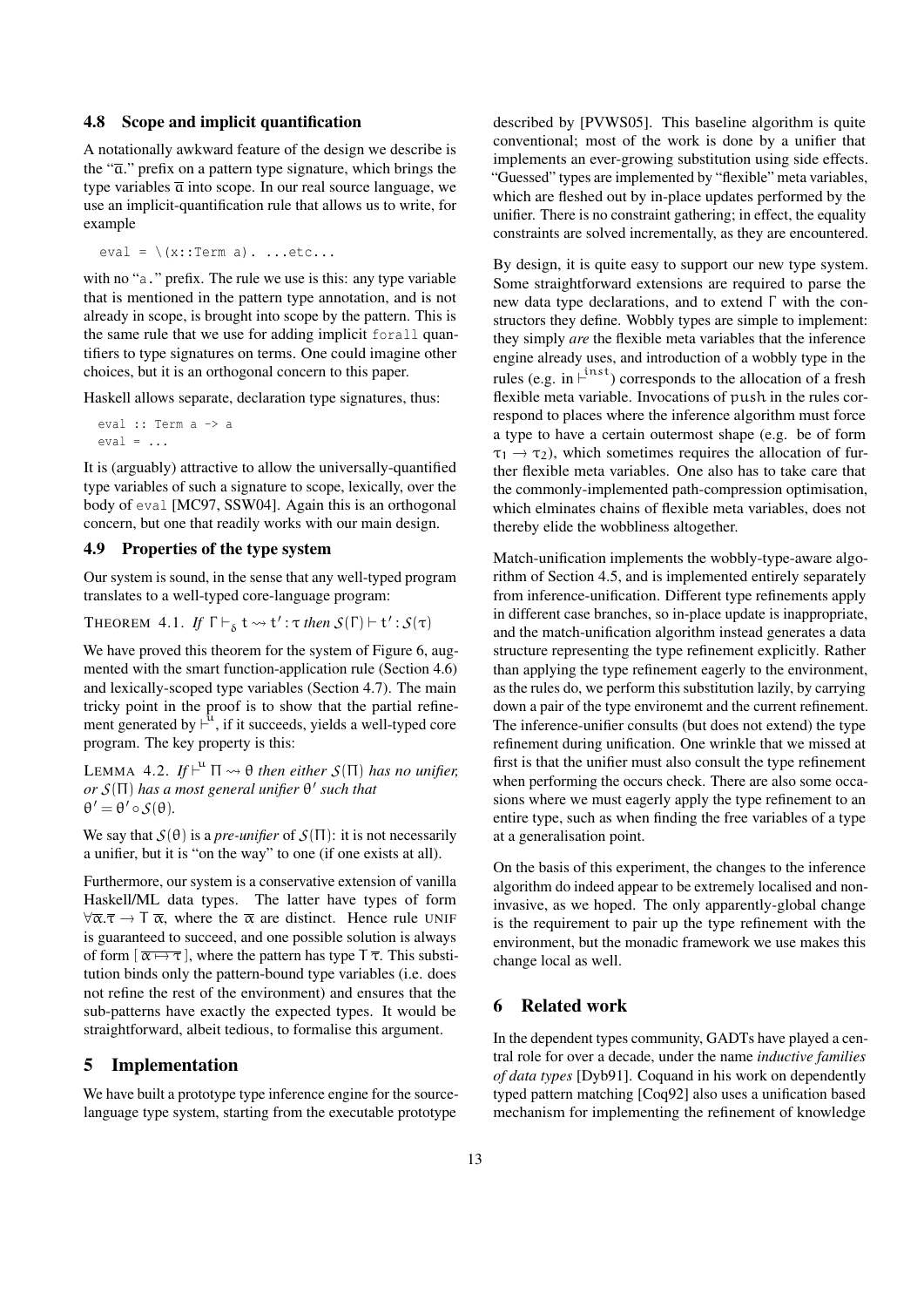gained through pattern matching. These ideas were incoporated in the ALF proof editor [Mag94], and have evolved into dependently-typed programming languages such as Cayenne [Aug98] and Epigram [MM04]. In the form presented here, GADTs can be regarded as a special case of dependent typing, in which the separation of types from values is maintained, with all the advantages and disadvantages that this phase separation brings.

Xi, et al.'s work on guarded recursive data types closely corresponds to our work. They present a language very similar to our core language [XCC03], though with a bug that prevents them from checking some fairly useful classes of nested patterns [SP03, Remark 4.27]. Instead of using unification in the specification of their type system, type-equality constraints are propagated around the typing rules and solved as needed. Their type inference algorithm, like ours, is based upon Pierce and Turner's local type inference [PT98]. Also closely related is Zenger's system of indexed types [Zen97], and Xi's language Dependent ML [XP99]; in both cases, instead of constraints over type equalities, the constraint language is enriched to include, for example, Presburger arithmetic . Finally, Xi generalises both these languages with what he calls an *applied type system* [Xi04].

Cheney and Hinze examine numerous uses of what they call *first class phantom types* [CH03, Hin03]. Their language is essentially equivalent to ours in terms of expressiveness, but they achieve type refinement via equality constraint clauses. Sheard and Pasalic use a similar design they call *equalityqualified types* in the language Ωmega [SP04].

Most of this work concerns type checking for GADTs, but Simonet and Pottier explicitly tackle type inference [SP03]. Their work is much more general than ours: they start from the  $HM(X)$  constraint framework, and generalise it to a language in which arbitrary constraints can be used to guard quantification. Our language corresponds to instantiating theirs with type equality constraints, and exploiting this special case seems to make the system considerably simpler. In their search for tractable inference, they are forced to impose two undesirable restrictions: type annotations must be closed, and their system embodies two independent rule sets, one dealing with GADTs and the other with ordinary data types. Our system manages to avoid both these shortcomings; it would be interesting to get a more detailed insight into these trade-offs, perhaps by expressing our solution in their framework. Our wobbly types correspond very closely to meta-variables in an implementation of type inference. Nanevski, Pientka, and Pfenning have developed an explicit account of meta-variables in terms of a modal type system [NPP03]. It would be worthwhile to examine whether their language can subsume our wobbly types. Our wobbly types also propagate uncertainty in a fashion that has the flavour of coloured types in Odersky and Zenger's coloured local type inference [OZZ01].

# 7 Conclusion and further work

We have much left to do. In this paper we have not formally presented an inference algorithm and proved it complete with respect to our specification. Our claim that wobbly types accurately reflect the uncertainty of real algorithms is, therefore, not formally established. We have built a prototype implementation, however, and we are confident that a formal proof is within reach. Similarly, our claim that wobbly types can co-exist smoothly with the other complexities of Haskell's type system is rooted in the authors' (rather detailed) experience of implementing the latter. We are engaged in a full-scale implementation in GHC, which will provide concrete evidence.

Nevertheless, we believe that this paper takes a significant step forward. The literature on technical aspects of GADTs is not easy going, and the system of Section 3 is the simplest we have seen. There is very little literature on type inference for GADTs, and ours is uniquely powerful. More generally, we believe that type systems will increasingly embody a blend of type inference and programmer-supplied type annotations: polymorphic recursion, higher-rank types, and GADTs, are all examples of this trend, and there are plenty of others (e.g. sub-typing). Giving a precise, predictable, and implementable specification of these blended type systems is a new challenge. Bidirectional type inference is one powerful tool, and we believe that wobbly types, our main contribution, are another.

*Acknowlegements.* We gratefully acknowledge generous feedback from James Cheney, Matthew Fluet, Ralf Hinze, Barry Jay, Simon Marlow, Conor McBride, Greg Morrisett, Tim Sheard, Martin Sulzmann, and Don Syme. We are particularly grateful to François Pottier for his detailed insights.

#### 8 References

- [Aug98] Lennart Augustsson. Cayenne a language with dependent types. In *ACM SIGPLAN International Conference on Functional Programming (ICFP'98)*, volume 34(1) of *ACM SIGPLAN Notices*, pages 239–250, Baltimore, 1998. ACM.
- [BS02] Arthur L Baars and S. Doaitse Swierstra. Typing dynamic typing. In *ACM SIGPLAN International Conference on Functional Programming (ICFP'02)*, pages 157–166, Pittsburgh, September 2002. ACM.
- [CH03] James Cheney and Ralf Hinze. First-class phantom types. CUCIS TR2003-1901, Cornell University, 2003.
- [Coq92] Thierry Coquand. Pattern matching with dependent types. In *Proceedings of the Workshop on Types for Proofs and Program*, pages 66–79, Baastad, Sweden, June 1992.
- [Dyb91] Peter Dybjer. Inductive Sets and Families in Martin-Lf's Type Theory. In Gérard Huet and Gordon Plotkin, editors, *Logical Frameworks*. Cambridge University Press, 1991.